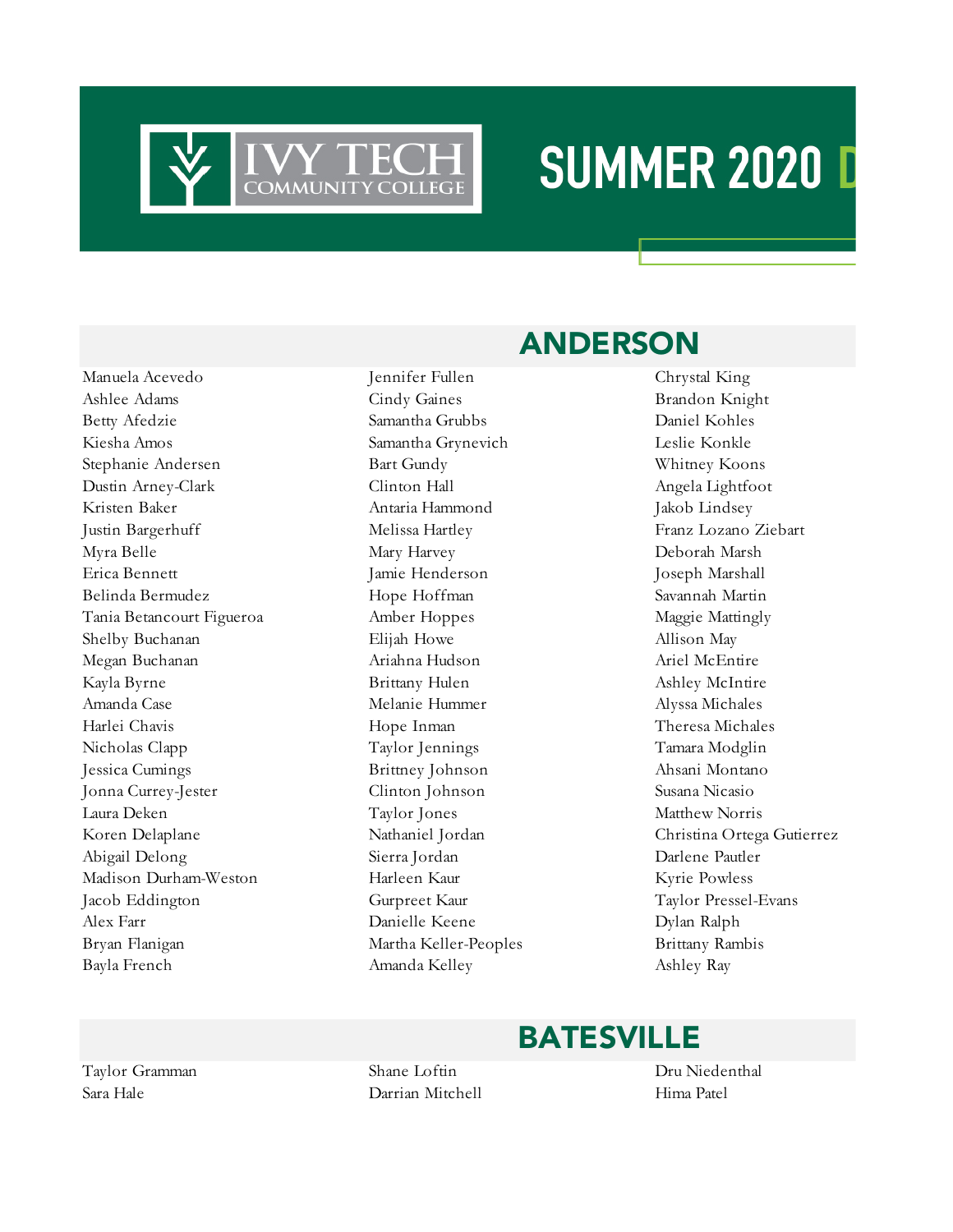#### BLOOMINGTON

Joshua Allen Victoria Gabhart Leanne Marchand Charles Allgood Amrit Gakhal Austin May Tyann Barrentine Joshua Gall Tessa McConnell Katy Beane **Alysha Garmon** Samantha Mehay Marifat Bekova Eleanor Gatewood Samuel Meier Tyler Benjamin Alexis Gentry Alexis Gentry Brook Melton Brittany Blanks Darrick Gingles Miranda Meyer Veronica Bohan Nichole Giroff Tammy Miedel Kennedy Bohland Sydney Gravelin Stephanie Miller Makayla Booker Abigael Graves Misty Millis Jeremy Borders Taylor Griffin Sherissa Minshall Derek Bowles Addie Grubb Dean Moore Maria Brandt Emily Hall Avery Moore Brittany Brown William Hall Salem Naylor Judah Burt Hannah Hall William Noll Anna Butler Lucy Hall Zachary O'Connor John Callahan Harley Hampton Diane Olivas Joe Campagna Steven Hatton Colton Oliver Devon Campbell **Hanyong He** Kevin Oliver Faith Carmichael Austin Heckman Victoria Orender Jordyn Clark Felicia Hershman Allyson Oveson Annabelle Cleary Brittany Hevey Josephine Pace Jacob Coe Andrea Hoda Kenneth Paschall Warren Coleman Megan Holland Jessica Patterson Levi Collins Elysa Huffman Gabe Patton Kaylin Cook Tatiana Huss Jada Peete Catherine Cook James Johnson Paiton Pell Holly Cooper Kenneth Johnson Benjamin Pettry Jackson Crantford Chrissa Johnson Trina Pham Leah Creel Christopher Johnston Sophia Pirozek Willie Cummings Hana Kang Lucas Porter Michelle Davidson Robert Kern Robert Purtlebaugh Kennedy Deckard Emmily Kolinek Jonathan Ray Alyse Deller Taylor Koontz Mara Natane Rea Tabitha Duvall Kendra Kyle Login Richardson Yuliia Dwulet Madison Lane Makensi Ricks Elijah Eads Adeline Lantrip Malcolm Roberts Erkhembileg Erdenebileg Fransen Jennifer Lee Kelsie Robinson Jordan Evans William Levesque Benjamin Rogers Matthew Evans Zane Lewis Gage Rolen Isaiah Evans Elizabeth Lewis Bradley Rumsey Ryan Fleetwood Cameron Liden Qiuyan Sanders Sheridan Flint Ashley Lindauer Kevin Sater Risa Flynn Tiffany Lukowski Jessica Sawyer

Caleb Freeman Amanda Maloney Alexander Schalk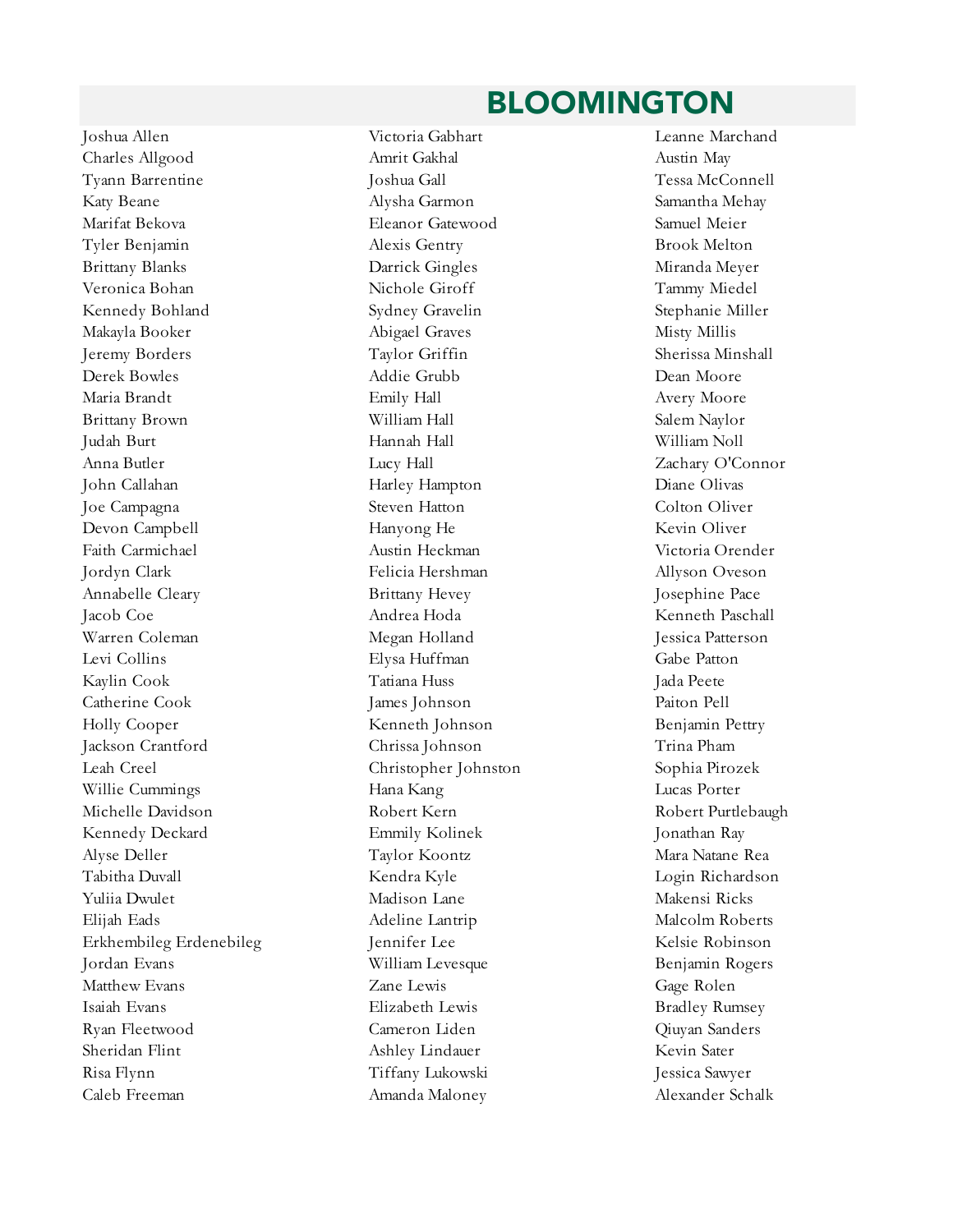#### Atinuke Akinsunlola Kynzee Gates Christopher Lowe Aidan Armstrong Dustin Gay Stacie Martin Jennafer Armuth Eveland Melissa Geilker Elizabeth Martinie Jennifer Baker Hailey Gerster Megan Maudlin Sophia Barrett Zebediah GIbson Chanson McDaniel Garrett Bates **School East Constanting Constanting Constanting Constanting Constanting Constanting Constanting Constanting Constanting Constanting Constanting Constanting Constanting Constanting Constanting Constanting Con** Victoria Belford Sheila Gladback Shelby Messer Katelynn Bell Evan Graham Emily Meyers Alex Bird Elliott Green Lilian Miller Korinne Bogemann Rachael Green Brittaney Moore Anna Bogue Cameron Hadley Aubrey Moore Sierra Bott Michaela Halley Darrien Moore Emily Brock Silas Halley Silas Halley Hailey Newton Carley Brock Hunter Harper Jarrod Nichols Lynnette Brown William Hatter Joseph Nolley David Brown Christian Hirstein Kyle Nordholt Andrew Brown Julie Hirtzel Marianne Liezel Oraye John Bush Collin Hobson Gary Ouellette Lucy Cash Joshua Holley Chance Patterson Juana Castillo Tyler Hostetler Nathan Pevlor Ryan Cauble Jacob Huebel Jordan Philips Tracey Chaney **Megan James** 20ey Pickett Kristie Christiansen Cristina Jenkins Arianna Puckett David Clayton Candice Jent John Pugh Jordan Collar Amanda Johnson Deidree Redleaf Jack Critser Madelin Johnson Sarah Redmon Julian Deaton Gobinder Kaur Tyson Reed Nathan Decker Kylei Kinworthy Joel Richardson Tyler Deem Kristian Koons Fabio Rogel Navarro Ashleigh Donnell Jennifer Kramer Penelope Rozhkova Andrew Emily **Samuels** Joseph Lampton **Tiffany Samuels** Michael Fluhr Carol Latham Talia Santaella-Marquez

#### COLUMBUS

#### **CONNERSVILLE**

Cody James Madison Levi

Debra Adkisson Danielle Emberton Anna King

#### EVANSVILLE

- Gregory Bailey Breanna Evans Lindsay Kirk Jennifer Ballow Ashley Floyd Dylan Klipsch Dee Benton Jessica Galloway Travis Knowlton
- Michael Baughn Nicholas Fulling Nicholas Kluemper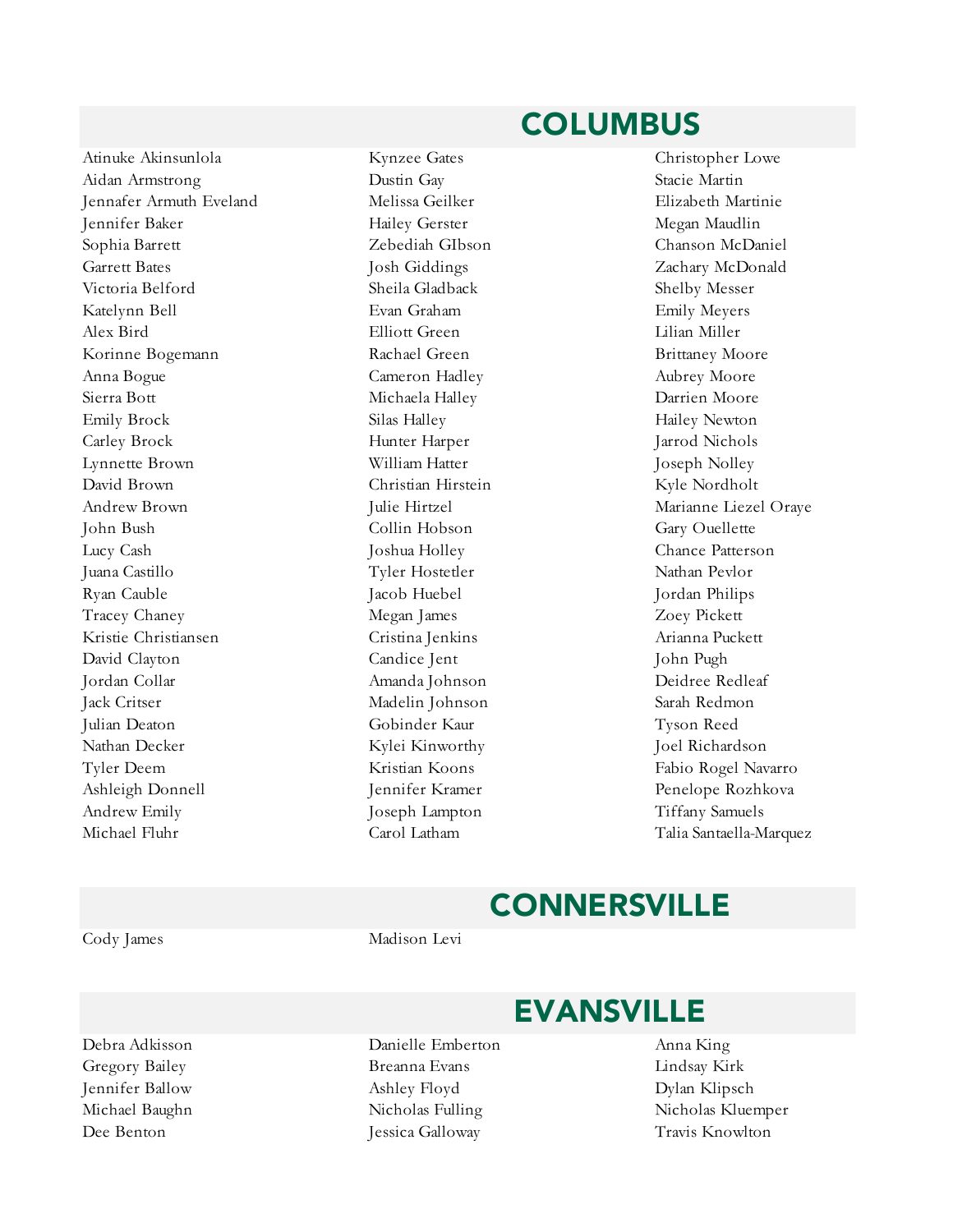Ethan Eckert Maxwell King Spencer Rice

Eoyn Berry Shelby Gaunt Katelyn Lamey Allie Bosacker Brittney Gibson Brent Lamey Chloe Boyd Larry Gilbert Earry Gilbert Symphony LeJeune Regan Brandt Joni Graham Ashley Lopez Ellen Bredenkamp Chanse Greer Connie Masterson Kaitlyn Brewer Alexis Harmes Cory McIntosh Bryan Brown Tyler Hatchett Madison Miles Cory Brown Rebecca Hauser Dustin Miller Hannah Burns Haley Haynes Blake Miller Trevan Butler Shelby Haynes John Miller Chad Cardwell Erika Hernandez Kaycee Moore Dustin Choate Daniel Hernly Laramy Morton Tiffaney Christensen Tabitha Hester Rebecca Muller Melissa Claridge Christian Holder Jodi Neighbors Austin Couch Alexia Horswood Bethany Nelson Mackenzie Cummings Brenna Huggins Madison Niemeier Austin Davis Katie Hunt Pauline Nomula Steven Day **Steven Day** Joseph Hunt Chris Ochs Amber Deisher Deanna Jackson Riley Parker Russell Denton Karah Johnson Chase Patton Medena Detty Jenee Johnson-Howland Heather Peralta Cora Driskill Elissa Jones Rowdy Pierson Rachel Dudley Nicholas Jones Christan Poulson Mitchell Dugas Elizabeth Jost Samuel Rea Branden Durcholz Sarah Kennedy John Renfro

#### FORT WAYNE

Mohammed Alanazi Ryan Fordeck Tisha Lynn Kasey Aldrich Justin Foss Quenjule Mackenzie Doudou Ali Alison Foster David Maggart Michael Anikoh Zaxai Foster Wendy Malone Christopher Arnett Morgan Foust Ethan Mann Alyssa Atkins Traci Fritz Trevor Manor NoEaindra Aung Lisa Frye Natalie Mansoori Zachary Banks Courtney Gagnepain Kierra Maroney Samantha Barcus Kassandra Gallagher Alexander Martin Audrey Bardsley Leezamarie Gallagher Nathan Marvel Erin Barrett Travis Garrison Devin Masterson Brittany Bashore Claire George Amber Masterson Heather Baumgartner Danielle Gerardot Cassandra Mayhew Sa La Ma Be **Kayla Gervais** Rebecca McAlister Jaime Becker Jared Gibson Dayanna McAtee Alexis Beer Victoria Gladin Danielle McBride

Ryan Achor Kearstan Flynn Jade Lusher Alexis Bennett Corey Gladin Shekinah McClellan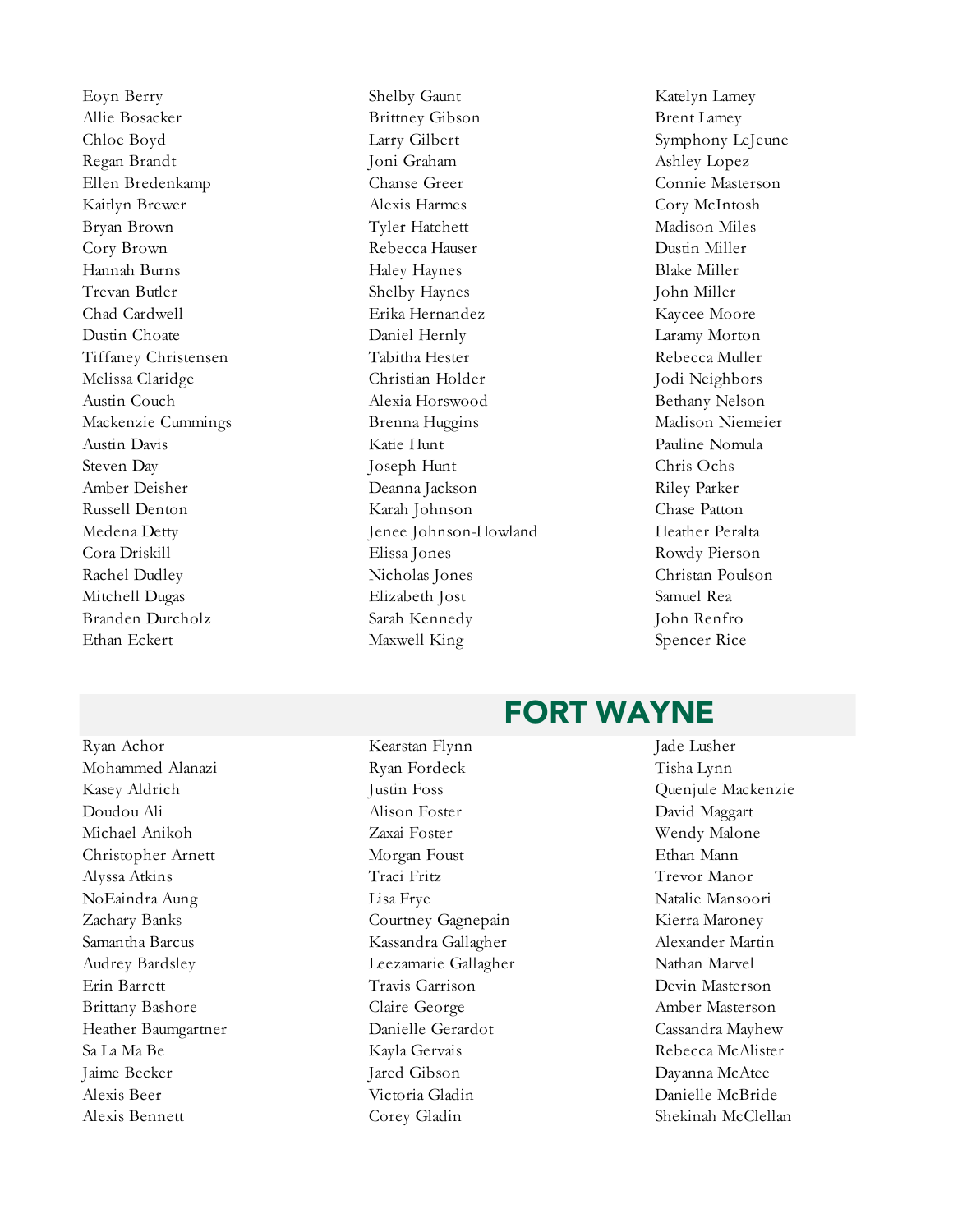Shyrah Bennett David Gomez Cheyenne Metcalf Christina Benson Mary Gore Susaine Miller Joseph Berndt Rebecca Grandlienard Carrie Miller Isabella Biagiotti Katrina Grant Marie Miller Delaney Blaskie Kyle Graves Jordan Miller Heath Bodkin Tyler Greenbank Meghann Miller Jashandeep Bola Brooke Griffith Victoria Mills Danielle Bolen Isaiah Griggs Heather Minick Evelyn Booker Uriah Griggs Nicole Minier Ashley Boone Sara Griswold Douglas Mitchell Ayden Bowers Morgan Hadaway Marbin Molina Guerrero Austin Bradshaw Jennie Haiflich Jenna Moore Gabrielle Branning Joshua Hall Simone Moore Collin Bross Lakeisha Hall Christina Morgan Emily Brudney Michelle Hamilton Brianna Morgan Danielle Brunson Ryan Hampton Madolyn Morgan Taylor Buchanan Keith Hamrick Lori Murray Lisa Byus Jason Hare Chase Myers Zachary Caenepeel Samantha Harig Bailey Ness Katreena Caldwell Kelleigh Hart Sarah Newton Jasmine Calmes Mackenzie Harvey Anh Nguyen Chad Carlson Stephanie Haverstock Kathy Nicholson Camille Bernadette Castillo Joshua HeffelFinger Khin Nilar Veronica Chacon Sarah Hendricks Andrea Nix Ashton Chambers Abigail Hendry Evans Njuguna Bruce Christopher Celie Hewitt Tanisha Noble Jacob Ciesiolka Aubrei Hiatt LeAnna Oberhausen Jared Clark Breanna Hicks Latoya Odoh Jacob Cody Heather Hobbs Hammad Omar Heather Crawford Lane Hoeppner Victoria Ong-Murrell Guadalupe Cruz Abigail Holt Ravinder Pabla Francisco Cruz-Hernandez Shannon Hough Kaia Pagan Alyssa Davenport ThawZin Htun Britney Parmer Sarah Davis Emily Hulburt Kayla Pelance Allison Dearing Lisa Hunsche Jamie Penn Cristal Diaz Sierra Jacobs Colin Perry Faith Dickerson Michael Jacoby Andrew Person Kendall Dimond Caleb Johnson Micah Phillipson Shae Disheaux Shannon Jones Eva Pocock Austin Doty **Matthew Jordan Nathan Pomeroy** Nathan Pomeroy Alexander Drabik Kevin Kell Netanya Price-Flatt Amber Drake April Kemp Bonnie Priest Nicholas Drew Staci Kennedy Evita Minette Publico Julie Dufault Cathrine Knight Erik Ramer Emma Eagleson Oleksandra Kravets Reginald Reed Michelle Eckert Kirstin Kreischer Shannen Regan

Joshua Buckley Steven Hanford Marie Chantal Mushagalusa Britianie Denton Madelyn Isch Michelle Pennell-Madden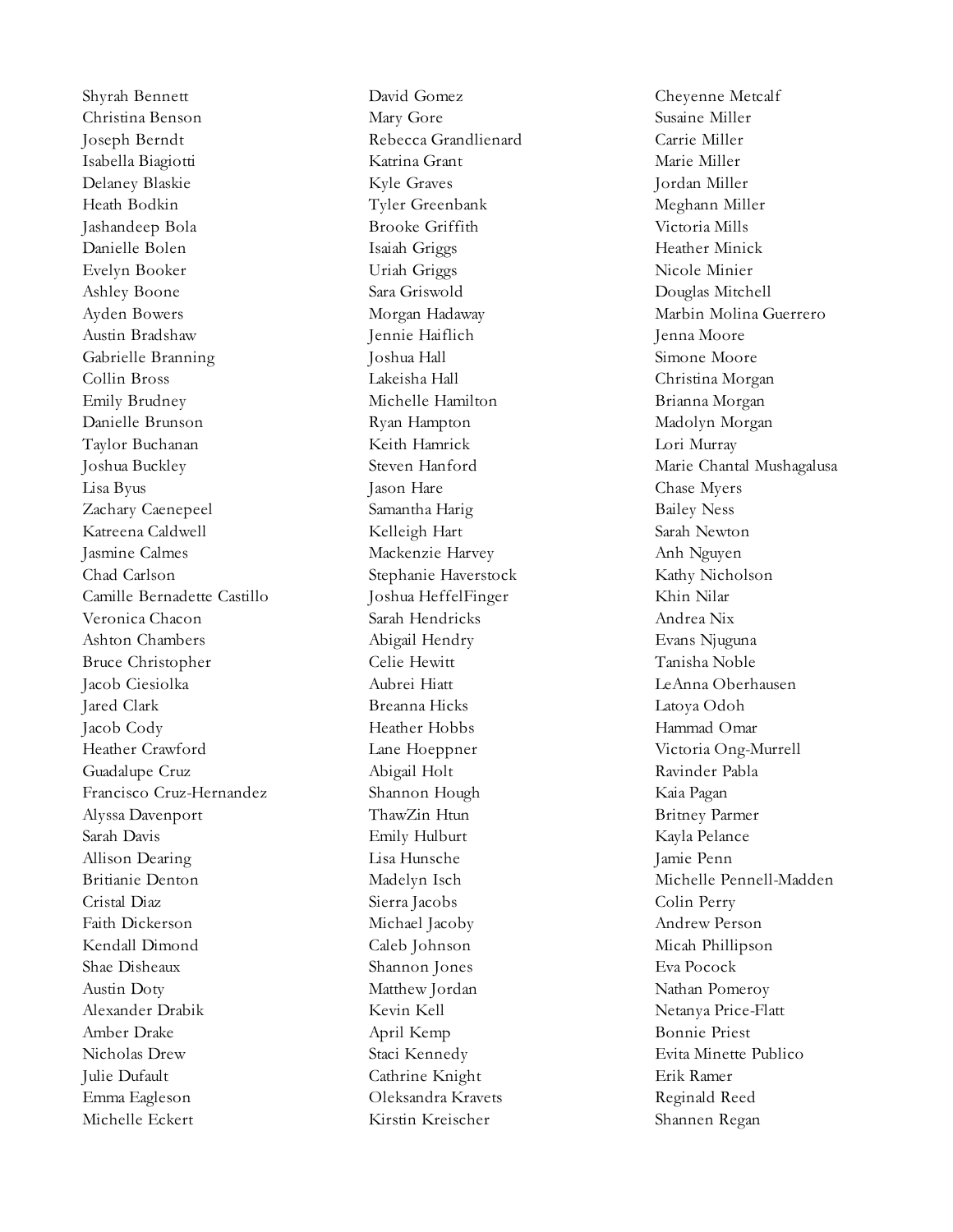Mo Eh Nancy Krouse Joshua Reish

Alexis Bay William Foote Emily Maza Connor Bennett Andrew Haase Amber McGaha Monthira Benslay Julia Harmon Aubrey Metzler Arik Bowen Vanessa Hathaway Tamera Miller Jennifer Brandenburg Katelyn Hilligoss Kacie Murray Ashlynn Burns Benjamin Hoff Kathryn Nolting Brittany Clayton **Kimberly Huddleson** Bryce Parsley Anastacia Corbit-Clarkson Kindyl Isley Patrick Phiri Noah Dailey Laura Jones Gabriel Quinones Peggy Deer Olivia Kello Joseph Reitman Dawn Dillman Cain Lewis Lauren Ruddick Lea Falk Dolan Lewis Marlena Smith

- Mohamed El araari Alexis Leis Sarah Riddle Trevor Faull Kristie Lenz Michael Ridenour Frederick Fennig Stacey Lewis Stacey Lewis Kyle Rigney Justin Fettinger Jonathon Lewis Kara Riley Brian Fiebig Samuel Lind Andrew Robinson Dane Fife Amber Luce Tara Rodriguez Jamie Firestine Catherine Luckadoo Brenna Rogers
- 

#### FRANKLIN

#### GREENCASTLE

- Jakira Blackwell Nicole McKinney Paula Romanenko Taryn Hudson Karah Robertson Kaitlin Tuminella
- Shelby Adams **Jasmine Israel** Jasmine Israel Heather Rodriquez Reagan Case Chris Murray Kentlea Rominger Jessica Duell Kedric Nees MacKenzie Thompson

#### INDIANAPOLIS/LAWRENCE

- Liulseged Abate Morgan Dove Astride Kpotufe Jessica Abbett Katelyn Dubbs Rachel Kruger Wathiq Abud **Nicholas DuChane** Kee Lab Mauricio Acuna Lindsay Duncan Emily Lagenour Elizabeth Adebisi Sara Duncan Daniel Lakin Omolara Adegboye Allison Duncan Brian Landaverde Zuniga Sharon Aderinwale Tyler Durbin Sierra Lange Chohibou Aderomou Tycen Durham Christina LaRosa BABATUNDE ADEYEMO Tanner Dyson Sydney Larrabee Bethany Adkins **Ashley Eaton** Ashley Eaton Adijat Lawal Olajumoke Adubiaro Danielle Eaton John Leidy Ibrahim Ahmad Andrea Eby John LeVeque
	-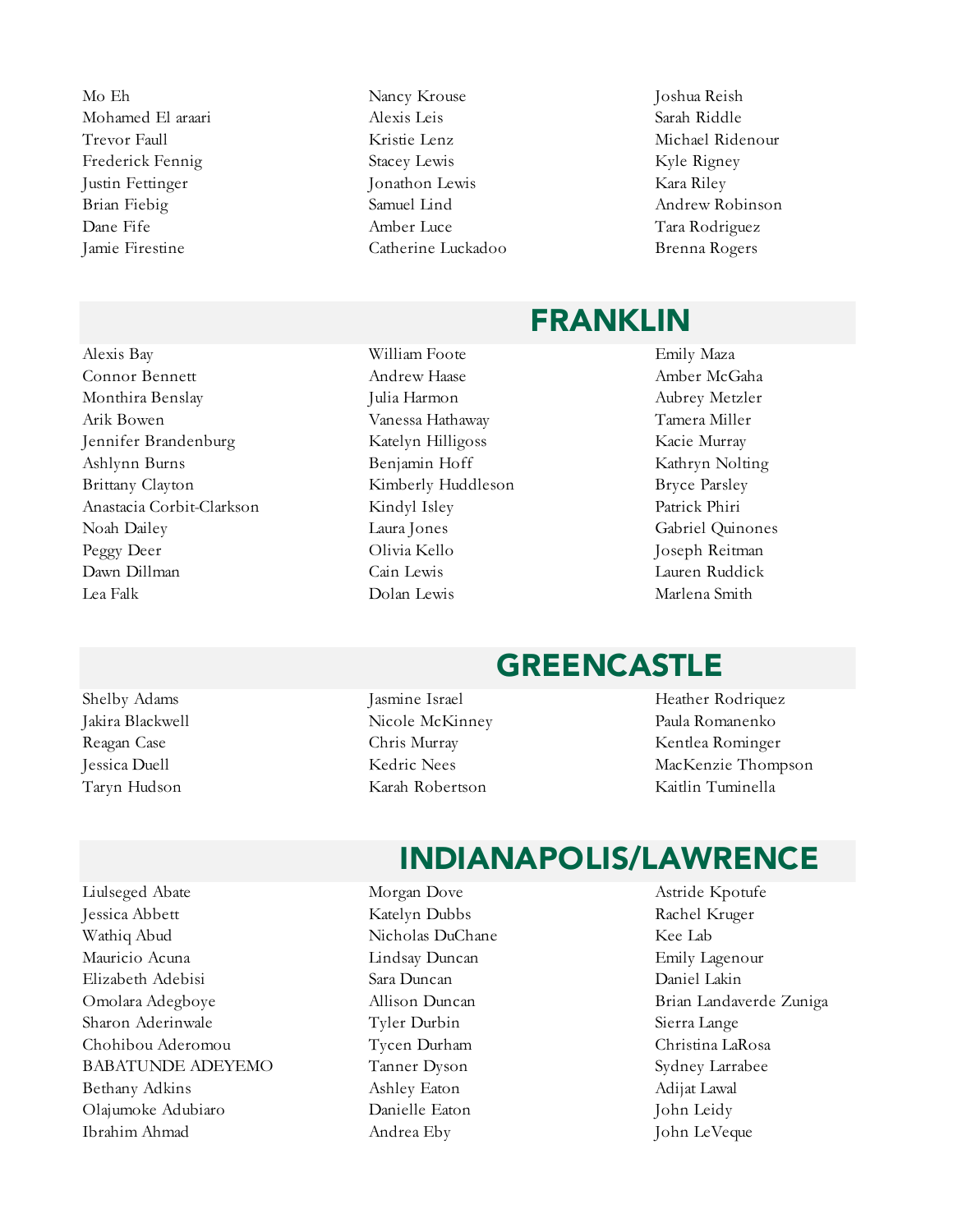Nkiruka Aikhorin Rachel Edmonds Alexander Levi Christopher Aimery Emily Edmundson Theresa Lian Funminiyi Ajekigbe Shelby Edsall Chu Lian Bolanle Ajibade Elana Edwards Jennifer Licha Bukola Ajibobola Kiley Elliott Andrew Lines ROSELINE AKINBOBOLA Khaled Elshokiry Mechac Linkpon Oluwatoyin Akintelure Khadijat Emakirun Victoria Linville Amenah Al Jaibachi Seth Engle Seth Engle Lauren Alcorn Joshua Erkman Terrell Lively khidder Ali **Ana Escamilla** Ana Escamilla Stephanie Livengood Nadav Alkaslassy Eduardo Espinoza Rockeya Lockridge Amanda Allen Amanda Etienne Kavette Long Jennifer Allen Bryan Evans Kurtis Losey Sydney Allen Charles Ezell Danielle Lovern Mica Allen Genessa Faitelson Zi Luan Jayme Allison Jacob Jacob Jacob Jacob Jacob Brittany Ludlow Amanda Alshaikhali Omowumi Famakinwa Dar Ly Xanath Alvarez Valarie Famuyiwa Christina Lyman Samantha Alvarez-Seves Ethan Farrell Courtney Lynn Karly Alvey Brooke Faulkner Sabrina Lyons Ximena Ambriz Tangela Feltz Chance Lytle Jennifer Anderson Cody Fenimore Luis Magallanes Robert Anderson Kristin Fenn Feras Mahafzah Nicholas Anderson Emily Finn Stefanie Maier Delijah Anderson Briley Fisher Terryn Mais Tabitha Anderson **Chad Fleming** Chad Fleming Chad Fleming oluwapelumi Makanjuola Nicholas Andrews Cameron Fleming Chileshe Malama Khalid Aria **Marie Fletcher** Sarah Maloney Charis Armstroff Angel Flores Figueroa Karan Manektala Taia Armstrong Jennifer Fogel Paul Mang Lauren Ashby Kaitlyn Foor Janel Manzo Smith Atangba Paul Forler Juanita Marion Isabel Avila-Hernandez Trey Forsyth Lacey Martin Vanessa Aviles Brian Foster Manuel Martinez WAHAB AWOBIFAWO Kayla Foster Karen Martinez Jarrod Ayers Jennifer Foudray Richard Martinez MERCY AYIEKO Lakisha Fox Carmela Martinez Nureni Ayinla Nathan Fraley Noe Martinez Rosas ADEFUNKE AYODEJI Robert Freeman Enrique Martinez-Morales Ambika Bachoo-Smith Cassie Fullen Bobbie Martz Jerrod Backus Tiffany Funk Michelle Marvin Travis Bacon Travis Bacon Kassie Funk Juanita Mccoy Ryan Bacon Derrian Gaddie Matthew McCreary Alexis Bailey Valerie Galmish Justin McCurley Ana Baires **Madelyne McDaniel** Yvette Gama Madelyne McDaniel Mikaela Baker Amie Gant Brittany McFadyen Nicole Baker McKinsey Garcia Aaronda McGowan Stephanie Baker Madison Gavin Brandon McGrath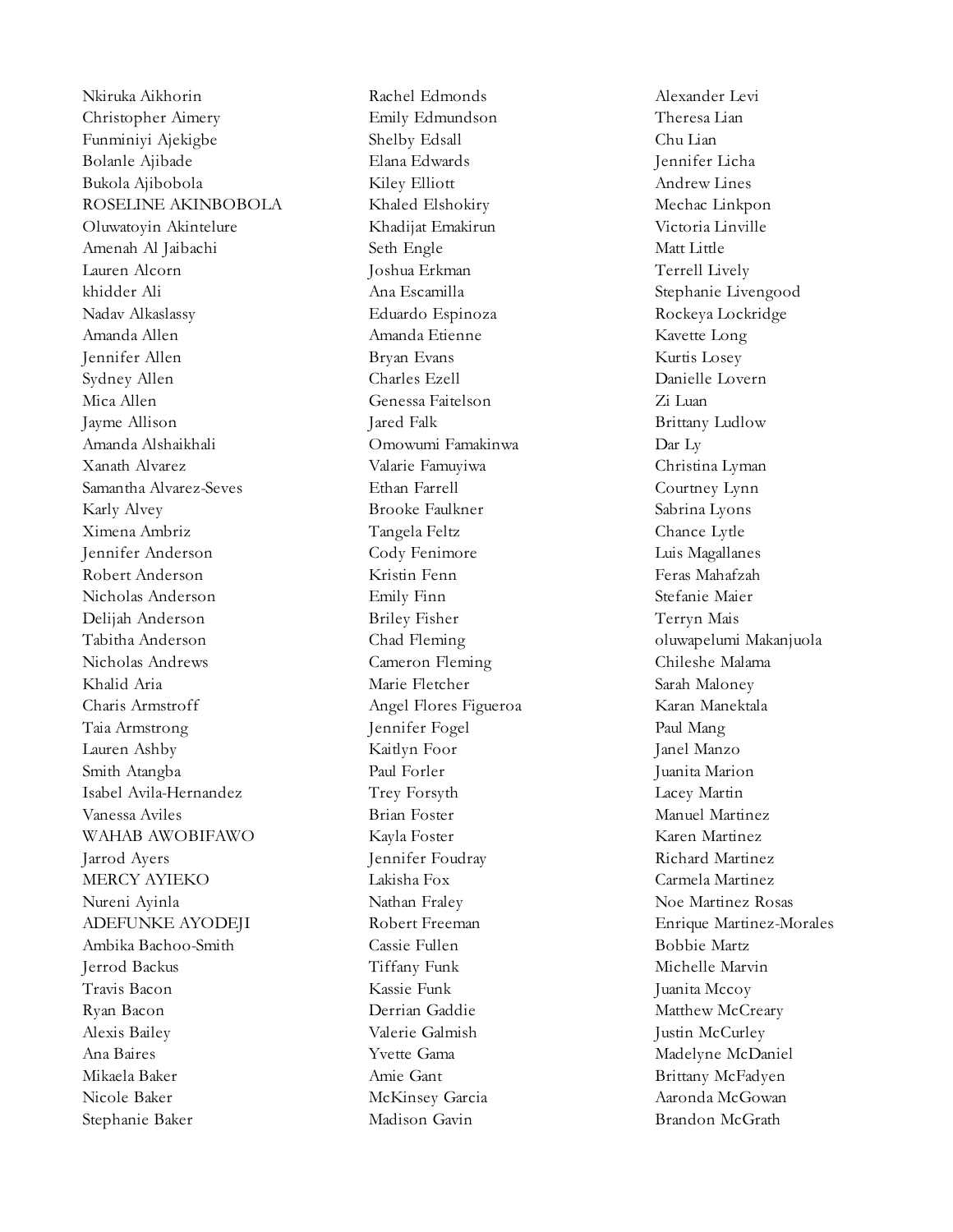Madisyn Banes Alicia Gay Bryan McNeely Merouane Baoch Oluwatobi Gbadamosi Deveney McNulty Sara Barnett Hiwot Gebretatios Christopher Meador Shawn Basham Kevin Gerbracht Clayton Meadows Chelsey Baty Stephanie Gerholt Danae Means Heather Baum Cameron Gillaspie Alia Medaris Ian Bays Dana Gillespie Ryan Meek Luke Beckman Jared Gilmer Anshu Mehra Victoria Beckwith Oluwatomisin Giwamogorewa Sarah Mehringer Andrew Beeson Ethan Godby Marilyn Mendez-Arroyo Savannah Bell Alexa Godwin Buffy Merryman Jonathan Bendel Raina Goldman Tinei Mesi Miranda Benson Drew Goldsmith-Walker Brianna Metz Mitchell Benson Nicolas Gonzalez Brian Metzger Antonia Bentley Sierra Goodman-Vogt Joshua Meyers Michele Berg Muchineripi Edgar Gora Theodorsia Michael Judy Bergman Kristen Grable Darla Michales Diamond Berkowitz Tamara Green Fletcher Mielke Taylor Berry Emily Griffee Sarah Milkie Alexis Bertel Brittany Griffin Tiffany Miller Shannon Besore **Rosebud Gyasi** Chelsea Miller Laura Biagini Seth Habig Abby Miller Olajumoke Binuyo Shania Hale Max Miller Sara Blair **Stephanie Hall** Becky Mitchell Becky Mitchell Kierstyn Blais Brook Haller Corey Mitscher Nicholas Blatnik Sharon Hallett Psyche Mollena Joseph Boedicker Dillon Hamm Camra Molloy Tanisha Boekstaaf Amanda Hammer Alexis Moment Ivory Boersma Deanna Hammond Chad Monroe Jessica Boffing Sarah Hampton Sarah Hampton Adrianne Moody Lori Bolduc Alison Hampton Thomas Moon Kylie Boles Michael Hannah Erin Moore Jesse Bolin Truman Hardiman Andrea Moore Erica Bonds Alex Hardwick Ljubica Morales Nathan Bonnell Annabelle Hardwick Catherine Moranga Hilary Book Ashley Harlan Sabrina Moreira-Pereira Leslie Boone Adreana Harper Gregg Morris Marina Booth Crystal Harris Shannon Mosier Breanna Bowden Tyler Harrison Lauren Mosley Megan Boyd Nadia Hassani Erica Mueller Samuel Bradford Michelle Hatch Muriel Mukarage Brandon Braganza Kelsey Hatton Tigist Mulat Danielle Brandenburg Jack Hayden Erika Murray Arielle Brewis Haleigh Hayes Leona Mwanza Tracey Bricker-Merino Trevor Haynes Ashley Mynatt Nicholas Brier Mikayla Hazelwood Jason Napier Daisy Brito Makeba Head Diah Nealy Mandy Brooks Brandon Helmick Nicholas Neibel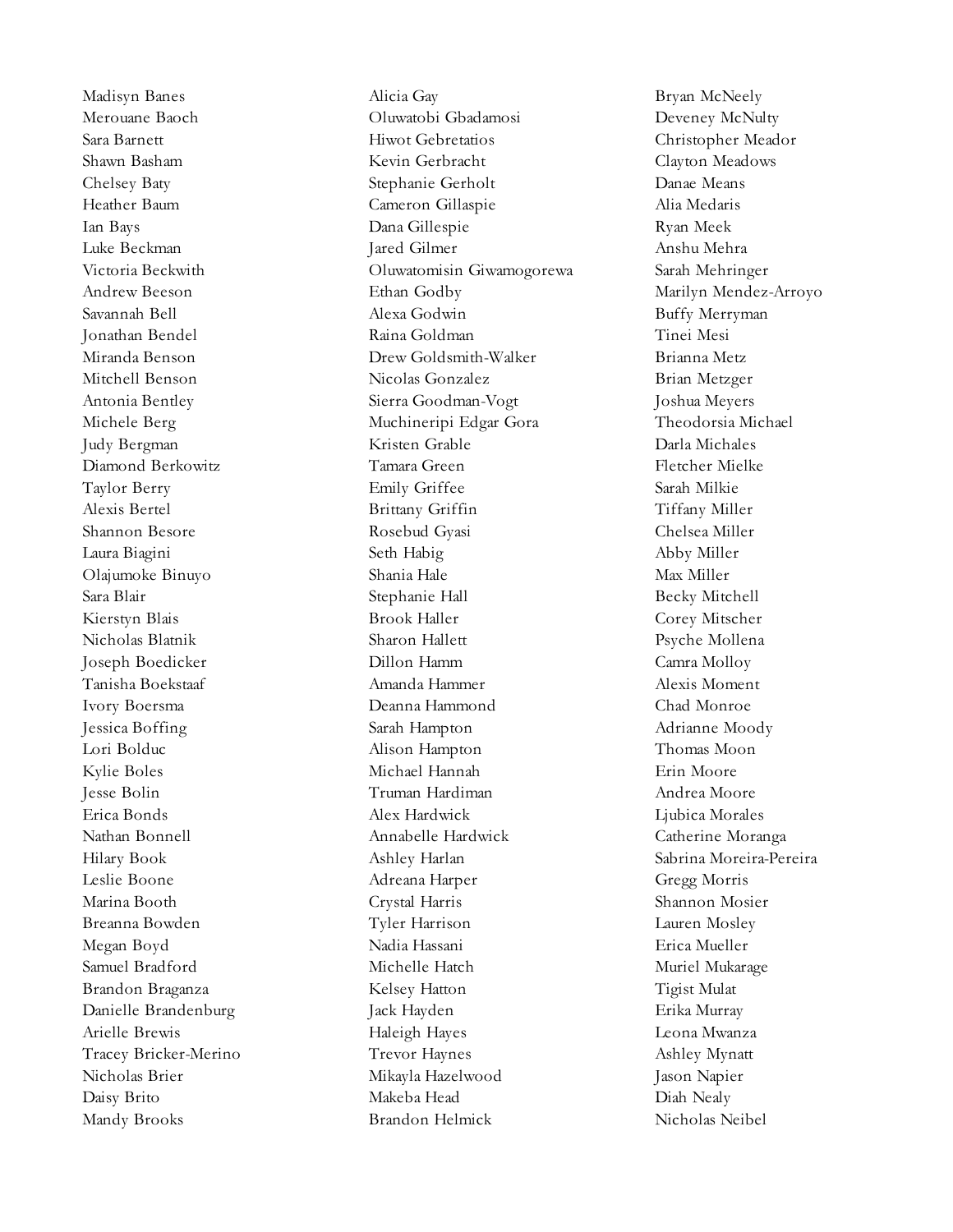Nicholas Cmehil Ali Jawad Mackenzie Pearson

Janel Brown Jon Helpling Sandy Nguyen Belinda Brown Monica Helvey Hieu Nguyen Joey Brown Michael Hemmerle Bruce Nichols Conner Buckley Leah Hendry Faith Njuguna Ariana Bullard Christopher Henry Rose Norman Spencer Bullock Kyah Henry Alexander Norris Diamond Burns Diana Hernandez Samantha Northington Lauren Burress Daisy Hernandez Van Nung Austin Burton Juan Hernandez Chloe Nusbaum Carl Buse Betsy Hernandez Kallie Nusbaum Abigail Byrd Iris Hernandez Ikponmwosa Obasuyi Samantha Call Mariclaudia Herrera Oluwafunso Odetayo Fatiha Callison Le'Tia Hill Fredrick Odongo Maria Calvillo Lillian Hodges Kokumo Ogunsusi Rachel Cameron Adam Hoffer Rachael Oilar Gabrielle Campbell Lauren Holland Kofi Okrah Arpita Campo Maria Honeycutt Olayinka Olalekan Kjirsten Cantrell William Hoock David Olatunde Steven Carlisle Alyssa Hornaday Rhonda Oldham Vanessa Carman Maxwell Horton Maxwell Horton Kelly Oller Smith Jennifer Carmichael Janella Hoskins Eniola Omodele Kanesha Carr Ruth Hostetler Fatimah Omotoso Xitlali Carrera Aquino Marie Howard ADEBAYO ONIFADE Alexander Carrico JaMaris Howell Erika Opperman Aris Carroll Christopher Howington Luis Ortiz Bethany Carter Scott Hueston Scott Hueston Katrina Osborn Julia Carter Thomas Hueston Dylan Otto Christopher Caruthers **Renia Hughes** Collin Overfelt Jolene Casteel Trianna Humphrey Amber Overley Mary Catron Asia Hunt Meredith Overton Holly Catt Seth Hunt Jack Overton Katherine Caughel Matthew Hutchinson Shawn Owen Isabelle Center Jack Huybers Samaria Palacios Michael Chambers Zane Hyten Cherrie Palmer Jessica Chan TEMITOPE IJIMAKINDE Sui Par Nuo Chen Elsa Ineza Nico Pariambada Soukayna Cherif Hannah Irish Hassan Parker Chigozie Chukwuji Mahamadou Issaka Adamou Melissa Parrish Sevval Cinbat Rohma Izhar Brianna Parsons Blair Clark Samuel Jackson Sarah Patchett Tabitha Clarkston Joye Jackson Yashwant Patel Eric Classen Payton Jackson Laura Patron-Leon Korrine Clayton Kaitlin Jansen Jamie Patterson Brooke Clodfelter Sheila Jared Hannah Payne Nathaniel Cloyd Lacey Jarvis Emilee Payne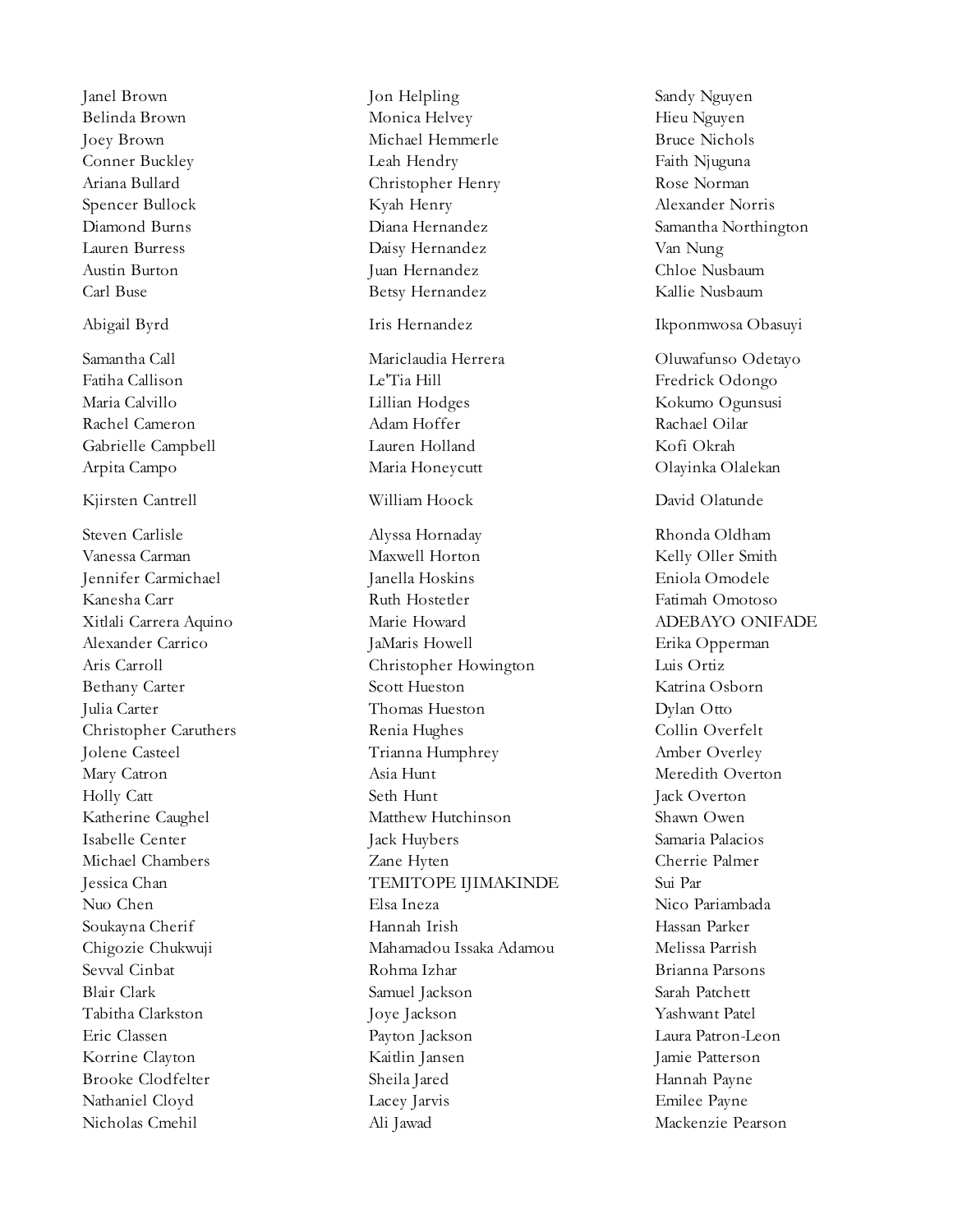Michelle Colglazier Osamah Jawad Andrew Peck Kyra Contreras Alexandra Jensen Maria Penalva Caleb Cook Tanner Johns John Perkins Marsha Cooley Donte Johnson Shane Perrin Sabrina Cooper Jeffery Johnson Mary-Margarate Peter Jean Cooper Royalle Johnson Jessica Phillips Breana Coppess Cierra Johnson Abigail Piersall Kelsie Coughlin Blessing Johnson Katelyn Pietsch Adrianne Council Zachary Johnson Garret Plessinger Melanie Coy Christopher Johnson Lily Plumlee Lily Crews Heather Johnson Evan Plunkett Lauren Cross Cheyenne Jokoty Connie Pobanz Stephanie Crowe Jazmin Jones Tushanda Porter Nallely Cruz Lisa Jones William Powell Rebeka Cullison Abigia Jones Abigail Powell Elise Cummins Micah Jones Amber Prechtel Kelsey Cupp Taylor Jones Joseph Presley Tara Dale Kyndra Jones Fnu Priya Janaira Danielson Zelda Kahindo Daniyal Rajabi Agbesola Dare Leo Kane Mahammad Rajabi Deja Darling Bintou Kanyi Ashley Rakowski Bintou Kanyi Ashley Rakowski Wilson Daugherty koffi Karka Hugo Ramirez Jarod Davis Sumandeep Kaur Benjamin Randall Brandon Davis Omar Kayitana Alexis Ray Mariah Davis Robert Keesling Patrick Rayman Lydia Dawes Andrea Kelly Jasmin Raymundo Lesa De Fluiter Eric Kelly Sarah Rayne Jose De Jesus Claudia Kenyon Izel Recinos Sadetria Dean Calyssa Keown Catriona Reddington Madison DeMuth Cailey Keown Jamie Redelman Erin Denning Megan Kesterson Darren Reese Natasha Dennison Sadie Ketchum Emita Regis Sara Devaney Crystal Keyes Hay Reh Hawa Diallo **Iane Kim** Jane Kim Kaylee Rehmel Boubacar Diallo Jenny Kim Morgan Remlinger J'nai Dickerson Marissa King Margarita Rentschler Ashley Dobbs Eli Klein Mevelyn Reyes Timothy Dobson Penelope Kleinschmidt Samantha Reynolds Clifton Donald **Example Hailee Knight** Brittney Reynolds Faith Doone May Ko Matthew Reynolds Amanda Dotson Kehinde Kolurejo Julie Rhea Alisha Doty Wesley Kotcher Jacob Rice

Lisa Davenport Erika Karle Fernanda Ramirez-Strickland

KOKOMO

David Akers Elizabeth Ennis Jordan Kain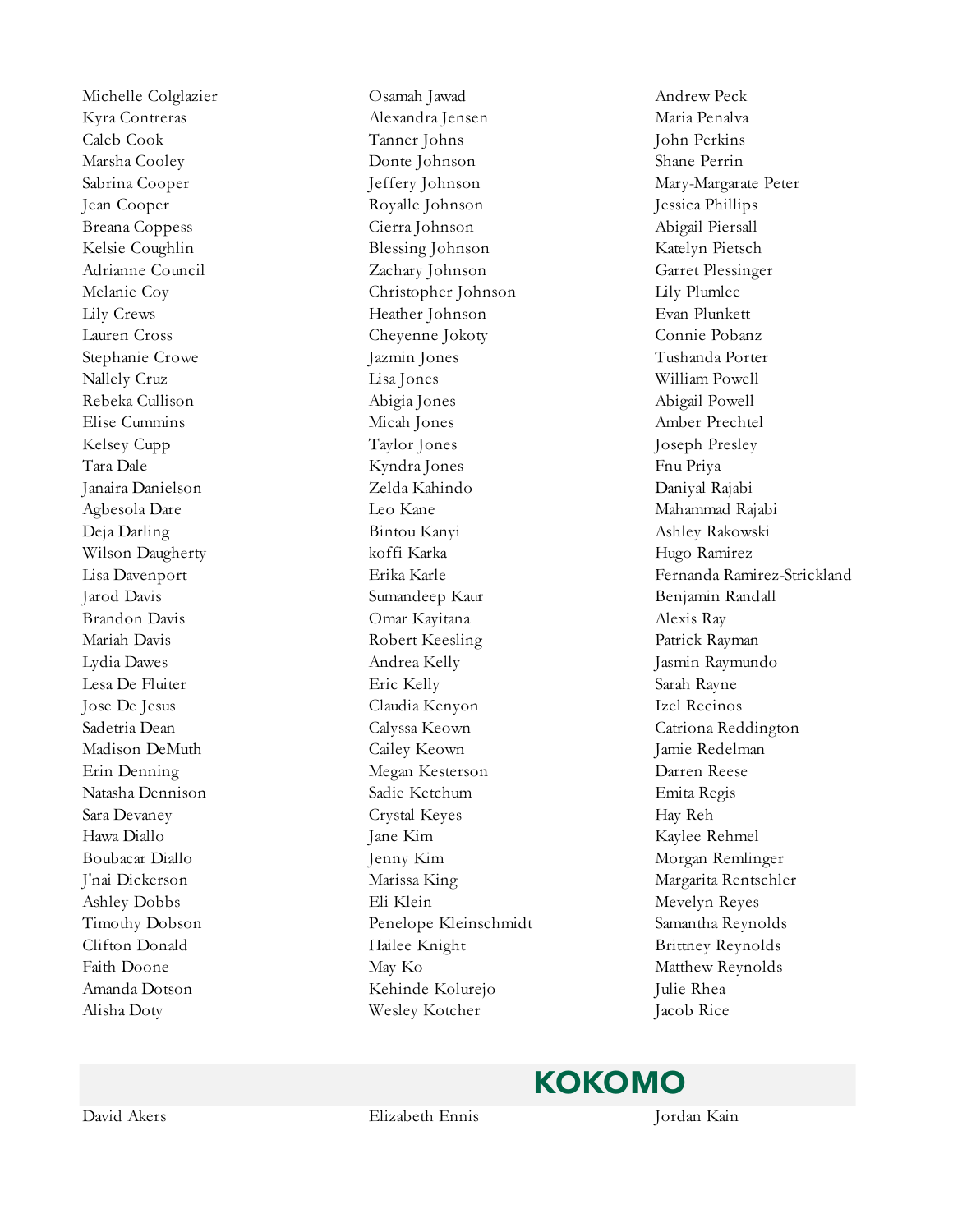Haley Eiler

Tami Baker Jessica Evans Gloria Keith Keenan Bates **Ashton Flynn** Charles Knapp Charles Knapp Joshua Bedilion Derek Fontes Adrianna Knight BreeAnna Bell Shanda Fowler Brianna Knowling Caitlyn Blankenship Dawn Fraley Michelle Landis Jose Bojorquez Shannon Fuller Tyler Love Ashton Boring Text Pierre Malone Pierre Malone Darla Bowman Marcello Gonzalez Melody Martin Adrea Boxell **Example 2018** Whitney Greene Corynne Menard Justin Bull Amber Grimaud Tracy Miller Geordan Butler Aaron Hanby Joshua Moore Kayla Campbell Mitchell Hardin Colt Munsey Roberta Cattin Patrick Harris Sarah Napier Vance Clark **Hannah Haworth Mahwish Nisar** Hannah Haworth Mahwish Nisar Andrea Collier Jason Henderson Brianna Orpurt Eden Combs Dakota Henson Adam Patrick Natasha Crowley Jessica Honeycutt Brianna Patterson Jacob Curtsinger Copper Hoosier Braxton Phillips Dayna Damewood Emma Hoover Miranda Pickett Jamie Dausch Kayla Horoho Becky Pope Stephanie Davis Adrian Huizar Chloe Prince Tyler Donson Holly Hunter Sydney Querry Thomas Duncan Bailey Huttenlocker Amy Roehrich

Ashley Ehase **Jessie James** Jessie James Tabitha Schoenstein

#### **LAFAYETTE**

Cheyenne Akard D Cross Marlon John Lindsey Albright Autumn Cummings Laura Jolley Patrick Alexander Bailey Cunningham Leon Jones Baraka AlHadhrami John Darnell Tamea Jones Hannah Alicia Jill Davis Rebecca Judy Jaelyn Allen Kaitlyn Deford Matthew Kauffman Jaycee Allen Connor Deignan Devon Keenan Matias Allen Philip Demoret Tiffany Kendall Jorge Angeles Alexis Denham Laykenn Kennedy John Applegate Jeremy Denton Jordan Kenyon Lily Archer Maria Diaz Kosturakis Hailey Kim Angela Arellano Jessica Dicks Ji Soo Kim Angelica Arellano Kayla Dirks Katie Lafortune Charlotte Bailey James Doan James Doan Noah Lewis Trevor Bailey Nichole Dulin Nanci Lezama Bernie Baker Take Dunbar Jake Dunbar Morgan Love Maria Nolita Banda Madelyne Earhart Punnaka Madawala Michael Baumann Noah Emerson Ashley Maire Evan Beach Communication Communication Communication Communication Communication Renewal Renewal Malomboza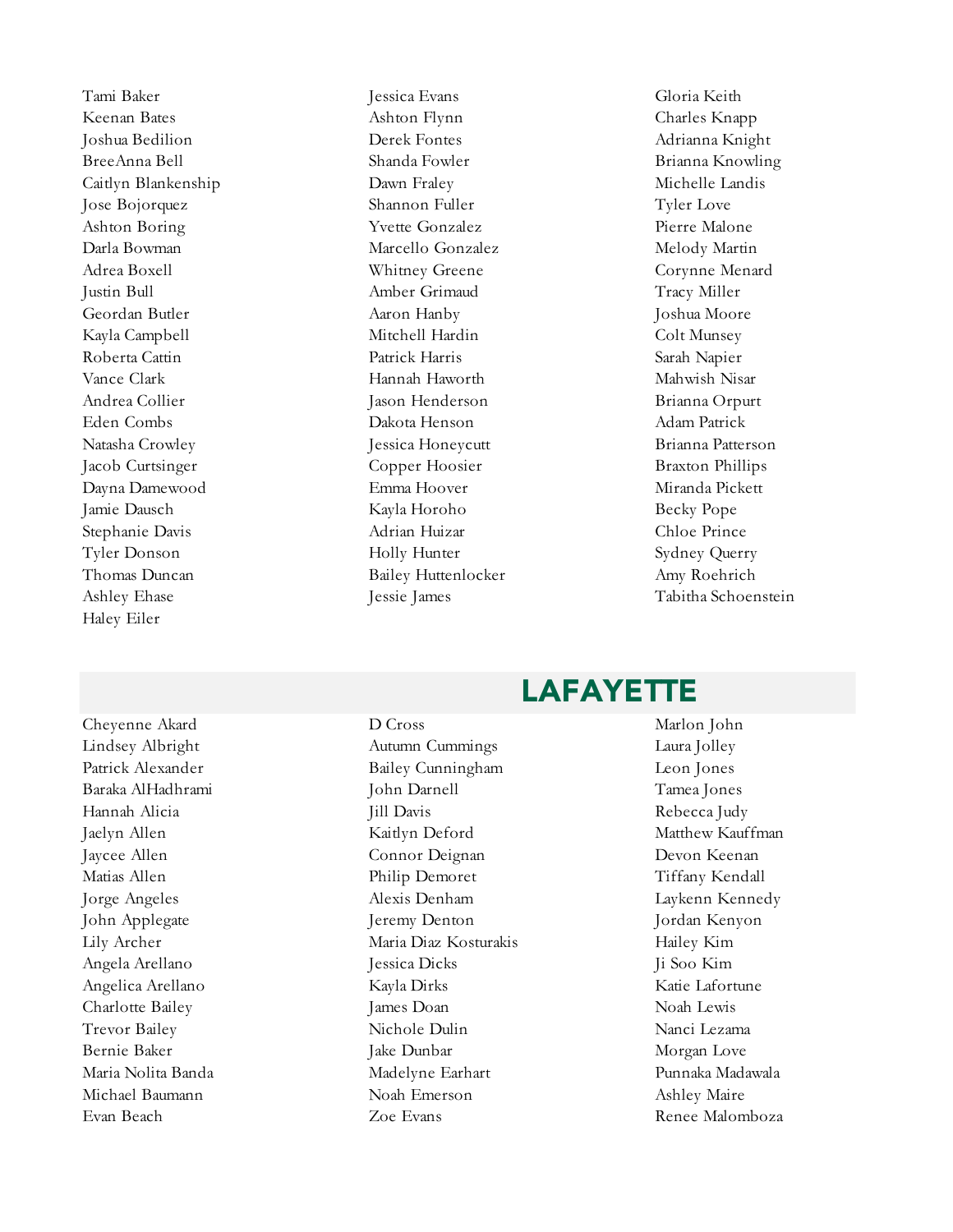Kalynn Beard Kelly Farren Cori Marinko Nichole Courtney **Levi Jenkins** Levi Jenkins Andrew Pucka

Brian Benge The Joshua Fennell The Julie Martin Haley Bigger Daniel Gale Daniel Gale Mary Mason Kailie Blevens Gamaliel Garcia Nambo Angela Matias Shelby Blignaut Andria Giafaglione Suzy Maze Drew Bolt Kyleigh Gilbert Nicholas McCoy Chad Boone Jennifer Gillock Emma McCoy Jordan Brigman Rebecca Glauner David McFarlin Jennifer Brock Samuel Goldsmith Chloe McGaughey Matthew Brown **Adam Gray** Adam Gray Stephanie McNorton Alicia Brown Hope Greeson Kseniia Mendez Andrew Brown Micah Gutohrel Jalen Mills-Wemlinger Ashlee Buchanon Marshall Hannon Cassandra Mitchell Marianne Bush Mischel Hardebeck Hany Moawad Kyonga Byrd Nelson Harpham Lauren Moody Christopher Calderon Marquita Harris Evan Moore Melinda Caldwell Michelle Headlee Alexis Mora Faith Campbell Rebecca Heidle Nicholas Morris Monica Campos Shannon Helgers Pamela Murillo Madison Carlson Tyler Henry Bailey Myars Cherokee Carlton Lauren Hernandez Jason Myers Breanna Casada Hope Herron-Johnson Skylar Neely Bryce Catron **1988** Iordyn Hilbun 1988 Micole Neiman Angela Cervantes Barbara Hislope Katie Newby Allison Cheshire **Holly Hoagland** Robert Nikola Colton Clifford Jennifer Hodge Katherine Oakes Jaykob Clothier Stevenee Hood Sara Ocampo Cindy Coffman Abigail Hooley Carla Onken Amanda Cohee Justin Horen Jinfeng Ouyang Theresa Cole Clayton Howard Korin Parker Julisa Corado Kari Howarth LaMaria Parker Wesley Corbin Salvador Huizar Munoz Jash Patel Aubry Corbin Adekemi Idowu Hetvi Patel Ashley Cordes Violeta Intriago Marvin Perez Alyssa Corp Anna Jacobson Caitlyn Petty Christian Correa Gomez Carissa James Nicholas Poole

#### LAKE COUNTY(GARY/E CHIC/CROV

- Adesanya Ademokunwa Ljiljana Duvnjak Kimberly Lawson Christina Ahlquist Belinda Flores Katherine Lineburg Juleesa Alfaro Cierra FloydWilliams David Long Madeline Aviles Shawna Foreman Miriam Lopez Mwai Banda Juanita Gant Jesus Lopez Ameer Barksdale Evangelina Garcia Breyanna Lowe Abdullahi Bashir Brandon Garcia Hector Martinez
	-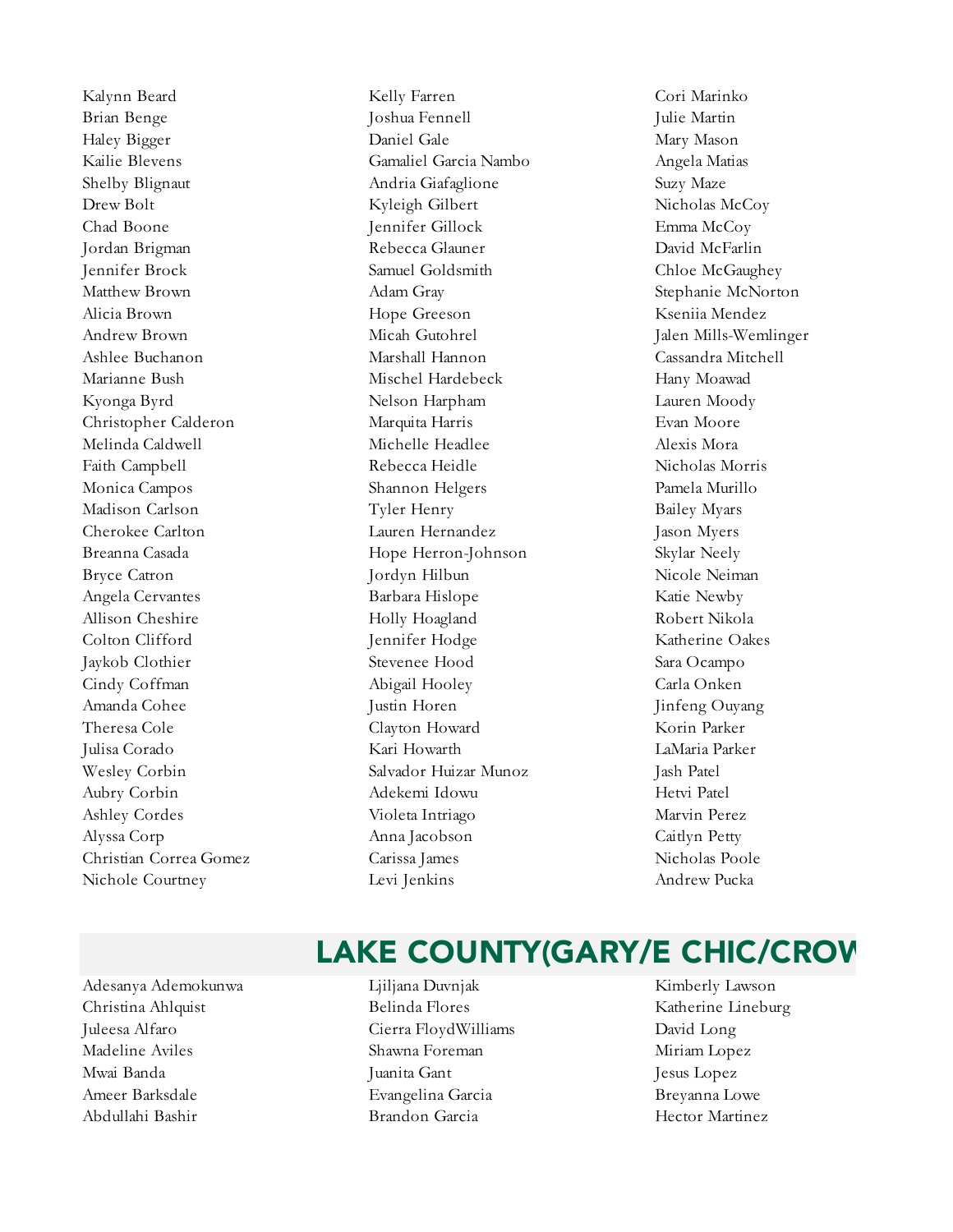Cheryl Abplanalp Ashley Draffen Dylan Liddle Donald Denny

Arianna Bermudez Pamela Gates Elisha Matiscik Tabbitha Blair Elizabeth Geruska Jeffrey Matthies Katherine Brown Maddison Geruska- Moore Corey McNulty Vanessa Bullion Julyssa Gonzalez Sara Meyer Carrie Burditt Angella Goodman Colleen Meyer Erick Bush Eric Hadley Sylvia Morgan Victoria Caper Lisa Hamelin Marijana Nacovski Alina Carli Nicholas Harvey Jessica Navarro Wesley Cavinder Faith Hebein Terra Neal Jessica Chavarria Shaneal Hibbler Brittiny Nell Kayla Cheeks **Marjorie Hillegonds** Kimberly Olive Chelsea Cleaver Hannah Homoky Paige Panfil Joseph Collins Ebony Honeywood Ronisha Parker Jacquanita Cook Rebekah Hughes Jaide Perko Billie Corning Courtney Iqbal Jamie Phan Veronica Cruz Byron Jackson Luisana Pulido Mayah Davis Jo Anna Jackson Emily Randall Linda De Angelo Autumn Jalageas Alexis Rangel Tiffany Deaton Lindsay Johnson Vanessa Rastovsky Melody Deering Stephanie Kozubal Jaime Rivera Jennifer Diaz Kiyah Lawrence Ashley Rivera

#### LAWRENCEBURG

Xavier Aparicio Alexandra Dudley Sarah Massey Kayla Atwell Rebecca Eckel AnnMarie McAdams Rebecca Barga Halle Fischer Breana Moman Katelynn Bischoff Jonas Geiser Sandra Nutty Christopher Bishop Kaylee Harpring Lacy Osborne Carla Blair Jessica Harrison Bijal Patel Eric Blomer Melissa Hayes Jessica Peak James Brown Alexia Herrmann Kylie Phillips Alexander Campbell Emily Hurr Debbie Poling Ashley Clapp Kenneth Kincart Katie Poole Erin Clark Whitney Kisner Alexis Ramsey Leah Cook Hailey Knippenberg Allison Ruberg Alexander Dagley Ryan Lawrence Hannah Schwering

#### Devan Anetrella Dawn Gatliff Jason Lloyd Mackenzie Appleton Jeffrey Good David Makin Elizabeth Bilvin Denise Gordon Alisha Morgan Alma Bueno Lillie Gundrum Misty Nesbitt

- LOGANSPORT
- Joseph Cattin Shelby Hammon Filiberto Quintero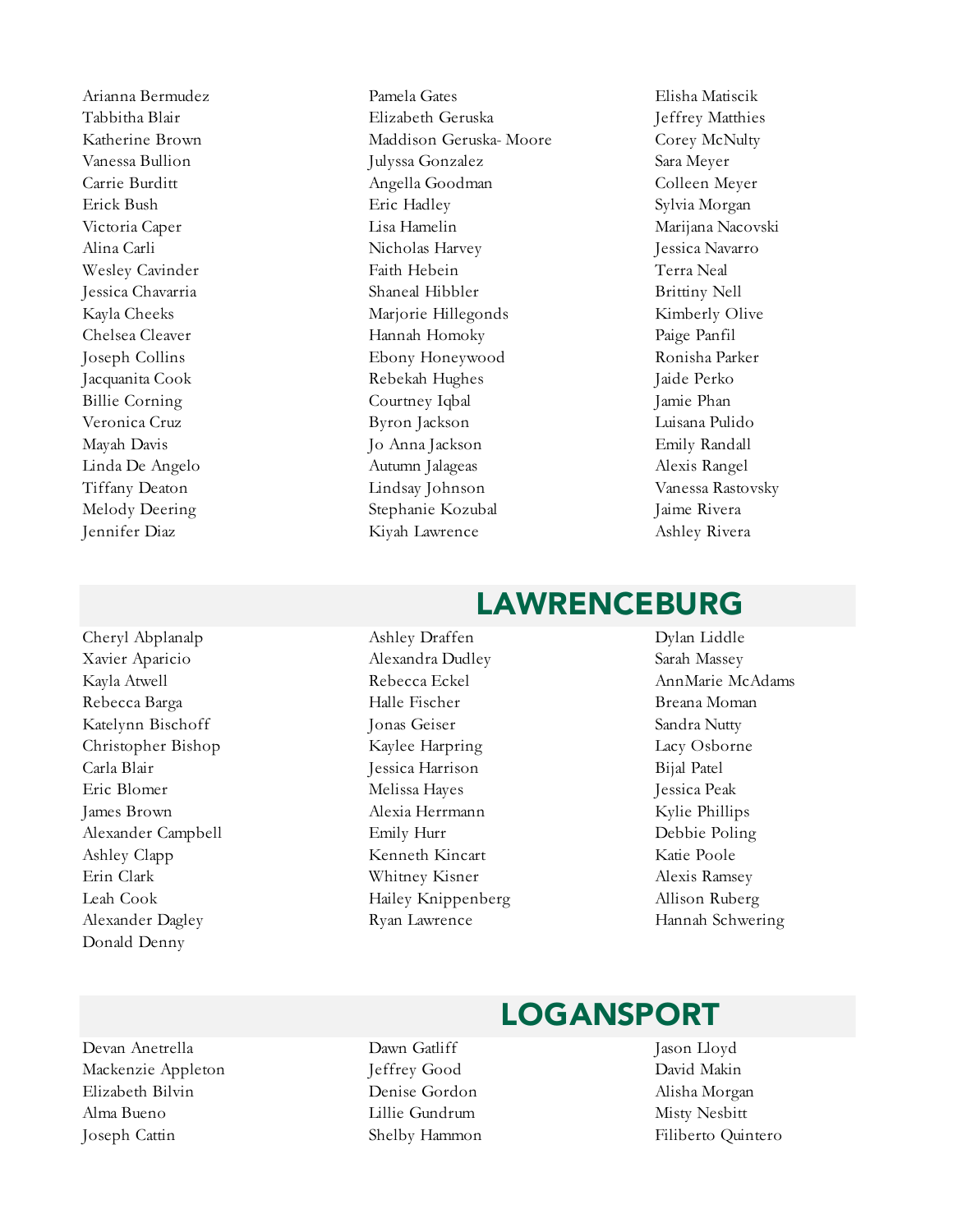Deanna Garber Ashlee Keller

Crystal Bayne Christen Harsin Tammy Kelley Kelsie Gerth Crystal Johnson Hunter Pomeroy

Autumn Alter Joshua Dickensheet Suzanne Kintzel Emilyann Anderson Arial Duke Sydney Kuhns Patience Andrews Elena Eickleberry Megan Long Hazeez Balogun Stephanie Ellison Justen Mantz Janelle Barkdull Julian Garcia Amanda Marrs Kelsy Barrett Lecedric Green Madison Miller Ashley Bartz Megan Guy Chelsea Mitchener Lisa Bennett Gabrielle Harpham Megan Musgrave Matthew Boothby Chauncey Hayes Zachary Myers Angelica Brown Kimberly Hodupp Makenzie Nelson Hannah Brown Kaleigh Hollars Breanna Penrod Ashley Collins **Mason Huffman** Michelle Pitman Michelle Pitman Sean Conklin Cheyenne Irvine Carmen Poling Cyandra Cummings Spencer Jarrell Kynzie Prince Christy Davis

Austin D'Agostino Tiffany Hancock Aquino Kelsie Regalado Rochelle Davila **Katie Hanley** Ryan Repass Ryan Repass Makayla Felda Jason Ildefonzo Elijah Roberts

Allison Foerg Jami Jenkins Anthony Rodriguez Sanchez

#### MADISON

- Becky Bilz **Macayla Hatchel** Ashley King Jamie Boldery Brooklynn Henry Samantha Lanham Jason Boldery Katessa Hicks Dobs Laymon Tristan Bullock Thomas Hoffman Kelsey McAlister Tiffany Fugate Aries Jarvis Chelsey Peters
- Makayla Christian Morgan Huttsell Oluwaseun Onifade

#### MARION (GRANT COUNTY)

Skyla Abrams Elizabeth Davison John Kelley

#### MICHIGAN CITY

- Justin Chadwick Elizabeth Goddard Angeline Marley Chasiti Covert **Renee Hale** Toni Murphy Carina Eichelberger Virgilda Lloyd Lisa Rudnick Joseph Filipiak Katie Maple Stephen Rudnick
- Emily Dinsmore Holly Lindborg Thelma Namuchimba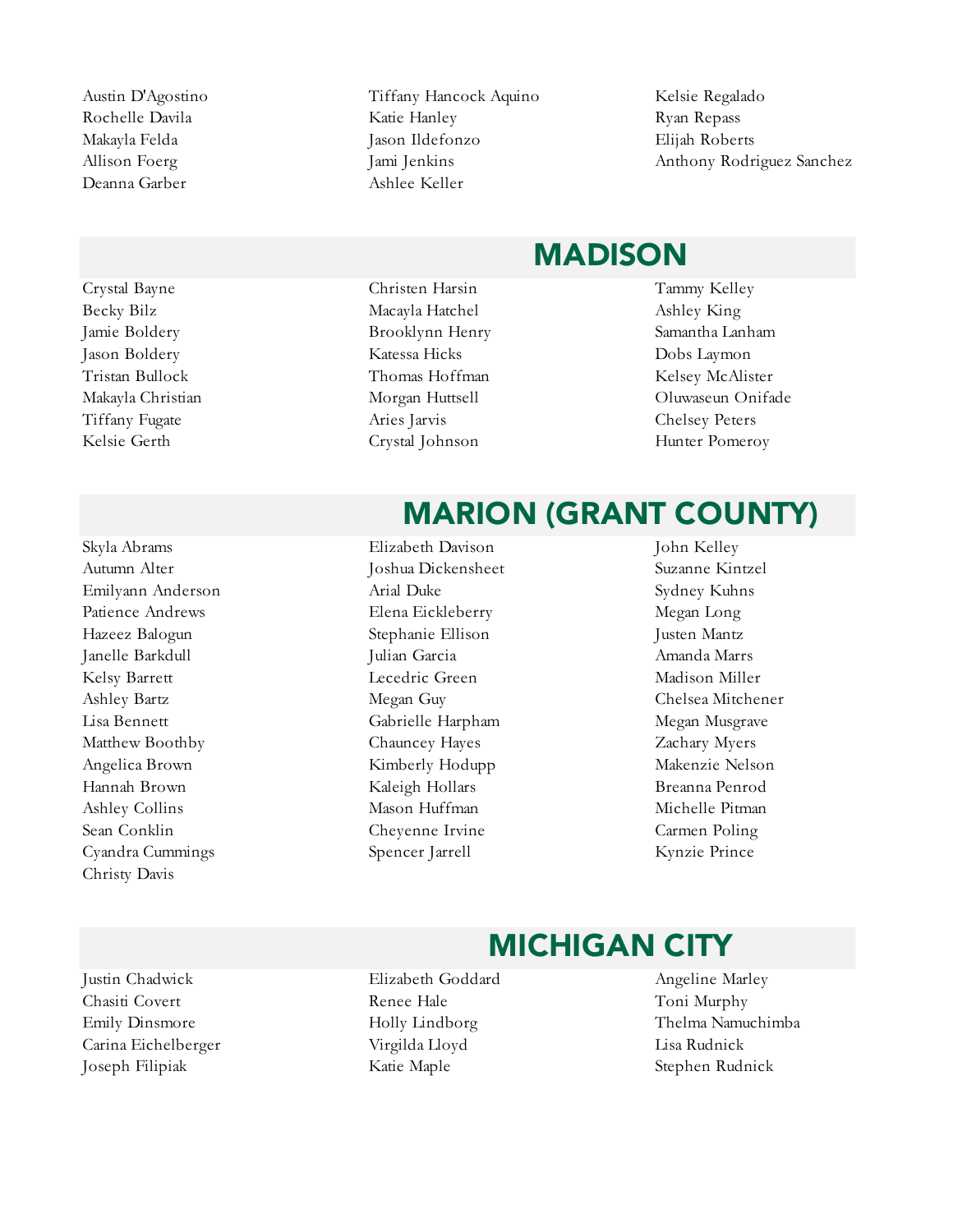#### MUNCIE

Taylor Alsip Cierra Davis Jamie King Anna Alvarez Ethan Day Dillan Knopp Syrus Anderson Shawn Day Kassidy Koch Christopher Anderson Taylor De Tar Mark Lada Alexis Andrews Amanda Duncan Harleigh Lee Chastity Aponte Kavin Eberle Kyley Lees Ronald Barkdull **Allyson Lehman** Joseph Ellis **Allyson Lehman** Jacob Barr Duvessa Faulkenberg Baily Lester Suzanne Batdorff Nathaniel Fischer Alexis Litton Maya Beas Lindsey Franks Hannah Maldonado Jaden Bell Rachel Girton Stephen Mann Richard Benavides Angela Glaub Makenzie Manship Haley Blanton Megan Glidewell Jennifer Martin Katerina Blondet Austin Grubbs Eva Martin Sarah Booher Abigail Gunther Karisa Maxwell Erica Brammer Taylor Gwinn Morgan McCorkle Randy Brenner Sarah Hahn Kari McCreery Allen Buck **Kara Harshman** Scotty McDowell James Burgess Caitlin Hayden Elizabeth McFall Hannah Burke Gudny Helgadottir Caroline McIntyre Cheyenne Caldwell Gabrielle Helton Michael Meer Carolyn Caldwell David Hildreth Lydia Meyer Jaden Campbell Brittin Hoekema Victoria Milanese Haleigh Canan William Hofer Diana Nickol Bridget Carrington Alison Hoff Rebekah Noble Zebediah Clark James Holaday Kimberly O'Bryant Aliehsa Cole Corey Holt Wendy Obear Jasmine Collier Ashley Howard Vincent Palumbo Brandon Collins Emily Howard Tasha Pedigo Emily Collins Makenzie Howell Nicole Phillips Shelby Cradick Jessica Hughes Samantha Politinsky Steven Craig Natasha Hutchens Marcie Pratt Brittany Crass Chambridge Crass Alicia Jones Colivia Price Cody Cummings Audriana Jones Jacob Puckett Hannah Curtis Chelsea Jones Allan Raymundo Brittany Dabio Abigail Jordan Kayla Reece David Dale Kiona Kellams Caitlyn Richwine Tiffany Dammarell Molly Kimble Courtney Rigdon Sara Darlington Elizabeth King Matt Rittmann Nat-Kisha Davis

#### NEW CASTLE

Courtney Briar Courtney Caudill

Hannah Baker Chelsea Buell Ashton Holaday Brittney Bisel Tyler Catron Donna Lee-Adams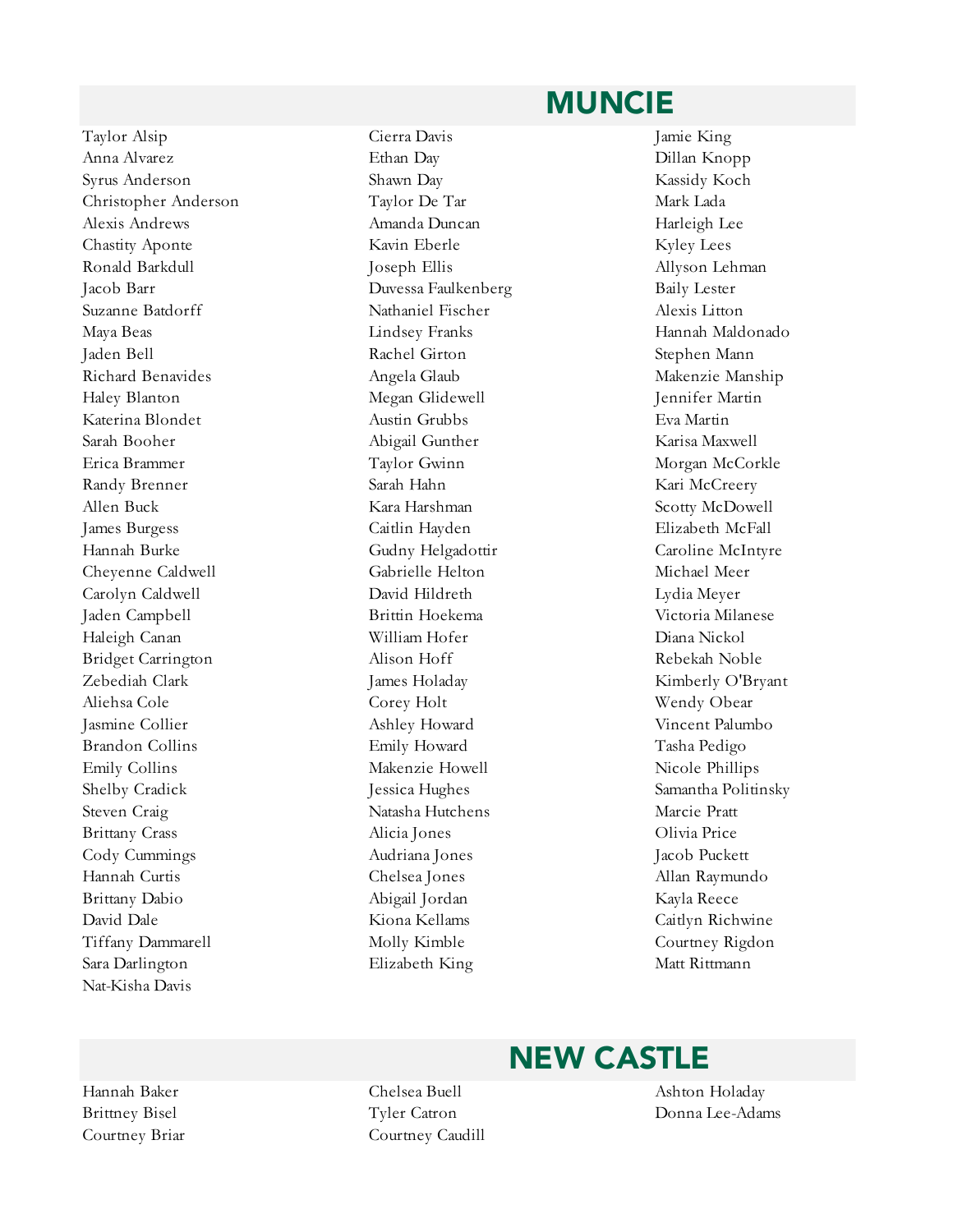Cameron Adams Joel Cosler Rachel Knight Anastasia Campbell Jennifer Garland Laura Mills Shawna Carper Julia Grishin Kenneth Nicholas Collin Chizumila Katelyn Harrell Johnson Olusegun Christina Coffman Kaleigh Humphrey Jessica Phalen

Taylor Cain

# Farahangiz Abdullahi Payton Cooke Adrianna Jorgensen

#### PERU

Shelbi Anderson Taylor Fenstermaker Tiffany Glover Corah Bricknell Lauren Fullington Christina Krieg

#### Paige Allen **Maria Freeland** Maria Freeland Mitchel Legg Carleigh Alvey Danyel Gabbard Brionnah Lewis Sharon Amorganos Shaylene Gibson Hannah Lucas Jasmine Arthur Dezirae Goodwin Rebecca Mcintosh Bryan Baker Cayla Hall Aimee Meyer MaKayla Barbosa Dakota Harger Jamie Miller Noah Barnes Kailey Harless Ella Moberly Jeremy Basford Alicia Henderson Erin Moneypenny Lori Bolser Elizabeth Hernandez Linda Moore Samantha Bolser **Kimberly Herrmann** Hue Nguyen Karen Bolser Janelle Hill Shawna Palmer Zachary Brady Kirk Hoey Shyanna Pasay Chasidy Brooker Jennifer Horning Laura Pentecost Misty Burton Kyla Hornung John Pequignot Lacy Carbajal Tonya Hubbard Emma Pflum Jessica Carpenter Janica Jones Terry Pierson Melinda Chomel Hunter Jones Laurie Pitcher Twyla Cope Christopher Justice Rachael Purvis Caleb Cox Carol Kahn Jessica Reneau Sarah Coyle Dieudonne Kalisa Kenneth Richey Christina Diehl Jared Keener Caitlin Rose Michelle Ferman Ashlee Kozlowitz Sarah Sanchez Brad Fisher Brittney Kundtz Peter Sangster Paije Flannery **Andrew Lee** Andrew Lee Andrew Schroeder

#### RICHMOND

Grant Adams Sarah Franklin Jordan Lee

Abimbola Adeniyi Keagen Dorsten Cort Lenon Savanna Biesen Matthew Flanagan Tyreese Lowery

### NOBLESVILLE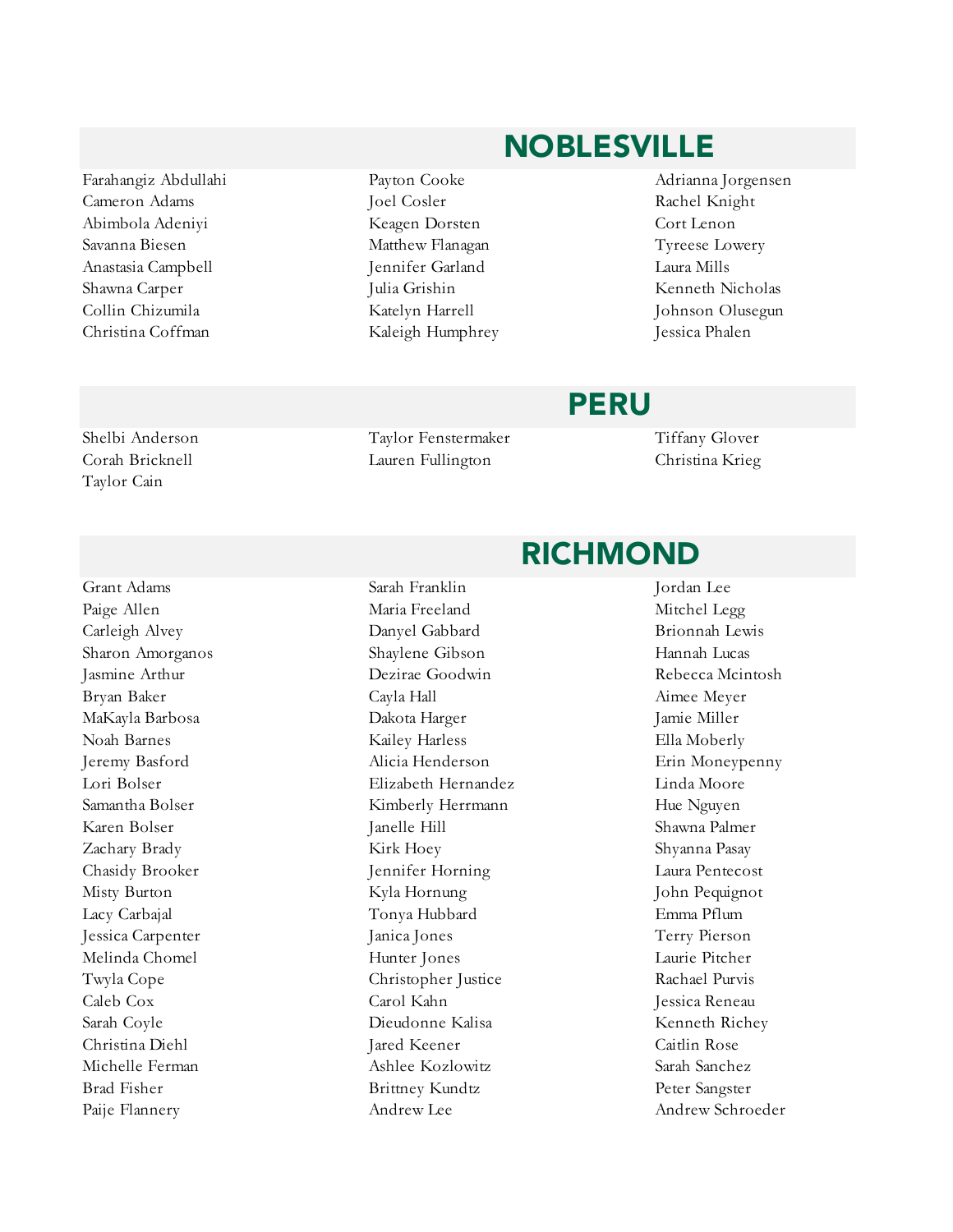Brandon Alexander Perla Epps Mary Kissel Oceana Allen Michelle Farley Ian Ledington Lionitza Alsina Sara Fetz Joyce Lewis Tyler Apple Shannon Fields Marice Mahone Thomas Armstrong Sydney Foley Kendall McDaniel Janice Bagby Kasey Fondren Brittany McKnight William Baird **Bailey Forbes** Bailey Forbes Alyssa Mcleland Michaela Baker Joshua Forbes Letitia Mendez Charlotte Baker Samuel Freeman Makena Meyer Joseph Barnes Kaelin Fried Katelynn Miller Makenna Baughman Alyson Gallagher Matthew Monroe Victoria Beatty **Kimberly Golden** Cynta Mudd Holly Bickel Sierra Goode Andrea Mudd Peggy Blankenburg 
Hunter Goodpaster

Hunter Goodpaster

Nesrine Mullah Larry Brewer Macy Goodson Stacey Mullins Maria Brodfehrer Megan Harrigan Isaac Neal Nathan Bruner Holly Harris Matt O'Connell Christine Buechler Kaylee Harris David Olin Bradley Buford Todd Hildreth Elizabeth Olin Jacob Burton Heather Hoffman Aung Oo Jaylin Busick Anthony Hood Amanda Owens Preslei Butt **Matthew Hoskins** Joy Pedro Glenda Clark Ashley Hughes Ken Potter Caitlin Coker Chatonna Hunt Shelby Potter Rachel Cole Savannah James Mary Pritchett Evan Cottrill Adrien Johnson Jonathan Provines Jeremy Curl Clarence Johnson Gabriela Ramirez Brittany Davis Melissa Johnston Adrianna Ramirez Spencer Day Stephanie Jones Katelyn Raymer Ciera Diggs Shelby Kaestner Leah Renn Luke Dinkens George Kamenetski Alexxandria Richter Haley Durall Makaylah Kaufman Fitzroy Robertson Joni Edwards Samuel Kelley James Robinson Amanda Elliott Kara Kelton Ilse Rodriguez Christi Elliott Mary Kemp

# Mohammed Alim Angel Evans Christopher Knotts Eddy Baxter Jenna Gehlbach Fredric Monsewicz Michael Bricker Kathleen Hansen Natasha Nankwenya Cassie Campbell Laura Howard Monica Posada Toledo Elizabeth Demyan Lus Angela Juarez Christopher Reising

SELLERSBURG

#### SOUTH BEND/ELKHART

Yazan Abu Jaish 46 Cassandra Feece Michael Kring Ghadir Alfadhl Airriah Ferguson Michael Krise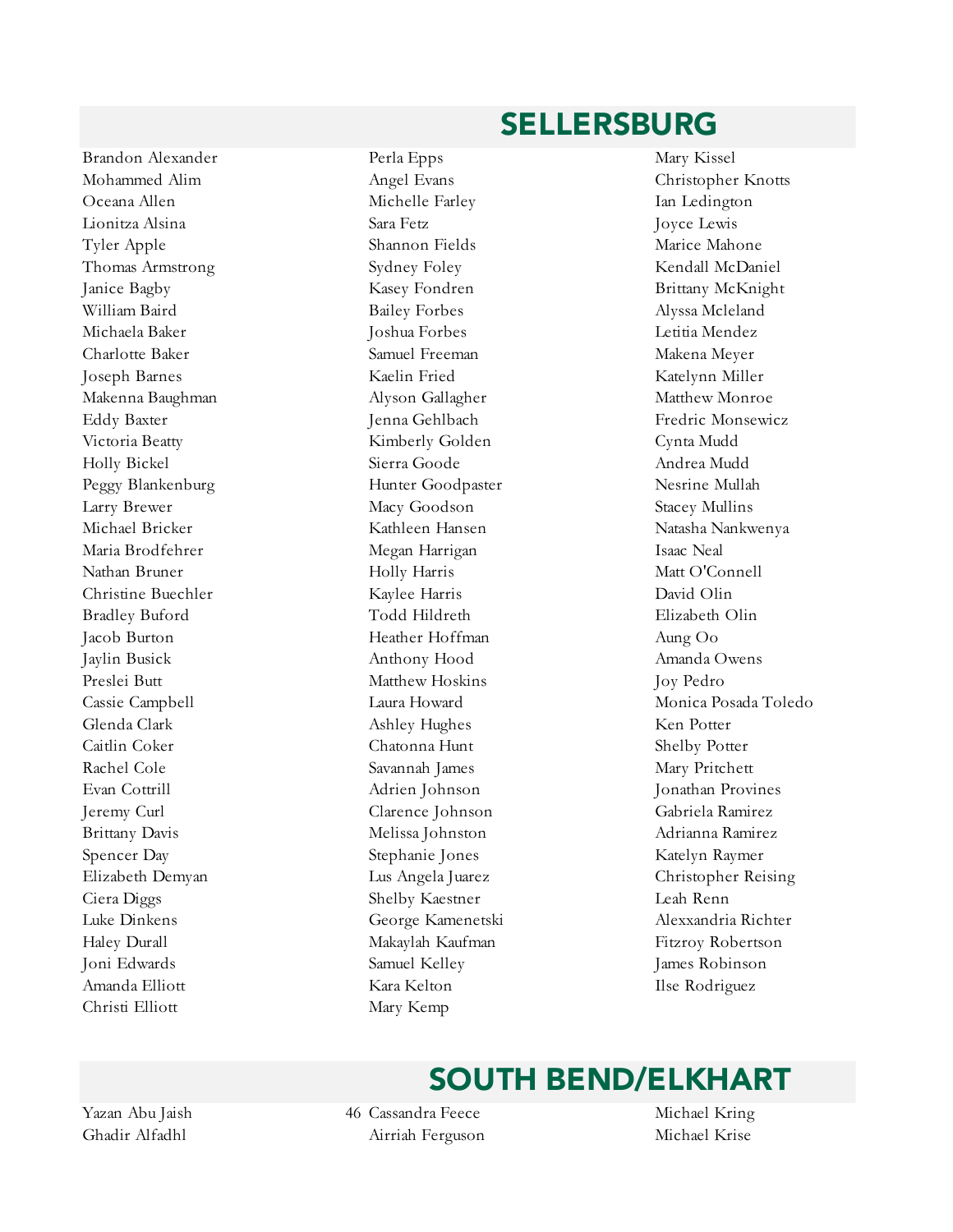Ashley Evans Teresa Kreske Lynndy Rigdon Kaitlyn Fechalos

Sarah Alfadhl Matthew Fisk Richard Kruszewski Candise Baiz Artemio Flores Perez Charity Kuhn Joshua Balko Bethany Fortner Sarah Lane Valerie Barkes Leslie Frank Kara Lemler Seth Barnett Kyran Franks Whitney Leonard Gennesy Barrios Desiree Freeman Nicole Lewis Rebecca Barsoda Scott Fried Andreana Liew-Spilger Jessica Beem Nicole Frye Bryan Lord Leah Bender Iveth Gaona Maria Lozada Cruz Kandina Bernhard Lizbeth Gaona Angela Lung Carissa Bickel Gilberto Garcia Amy Macias Mary Bogol Carlos Garcia Ilich Marin Carissa Bousnakis Madison Gayer Starla Martin Tanisha Brazier Amanda Geary Abbie Mcbride Patrick Brooks Michael Germann Mary McElroy Keonshay Brown Nicholas Griffin Haley McFarland Moriah Bryant Deana Grounds Shayla McGee Randi Buchanan Justin Grove Abigail McLinden Madigan Burns Mar a Guaina Samantha Minaya Theresa Burroughs Daniel Guevara Alexander Mungia Vanessa Calderon Cyann Halcomb Linda Murphy Christopher Campbell Theresa Hammond Jules Cesar Musabe Giselle Campos Michele Harman Kaetlynn Newland Branden Carey Brian Hibbs Nelly Ngoroi Maria Carmona Daniel Hochstetler Jennifer Niedosik Sara Chaney Britney Horvath Garret Nisley Michele Chavez Samuel Ishimwe Jessica Noffsinger Chacriyar Chhuon Susan Jackson Amanda O'Dell Bridget Chupp Cynethia Jackson Gordana Obradovic Willard Clark **Kayla Jaeckel** Chase Peck Wendy Clark Karissa Jaeckel Adreonna Penrod Kendra Clingenpeel Stanley Joseph Mary Pickens Chris Cobb Stephanie Juarez-Tapia Mary Pittman Taylor Craigo Caitlin Jung Nevada Pokorney Rachel Cray Loyce Kambwinda Erica Poley Brittany Davis Lovemore Kambwinda Everette Porter Jonathon Davis Liliana Khailo Rebeccah Price April Davis Aaron Kleckner Adrien Prochno Ben Davis Heather Koehl Rustand Radkiewicz Baylee Decauwer Cynthia Koery Ericka Ramirez Caitlin Drake Trevor Kolodziej Josue Reynoso Lindsey Erxleben Cody Kolozsvary Jazlyn Richards Jacob Espinosa Noelle Krawiec Kristen Riegsecker

#### TERRE HAUTE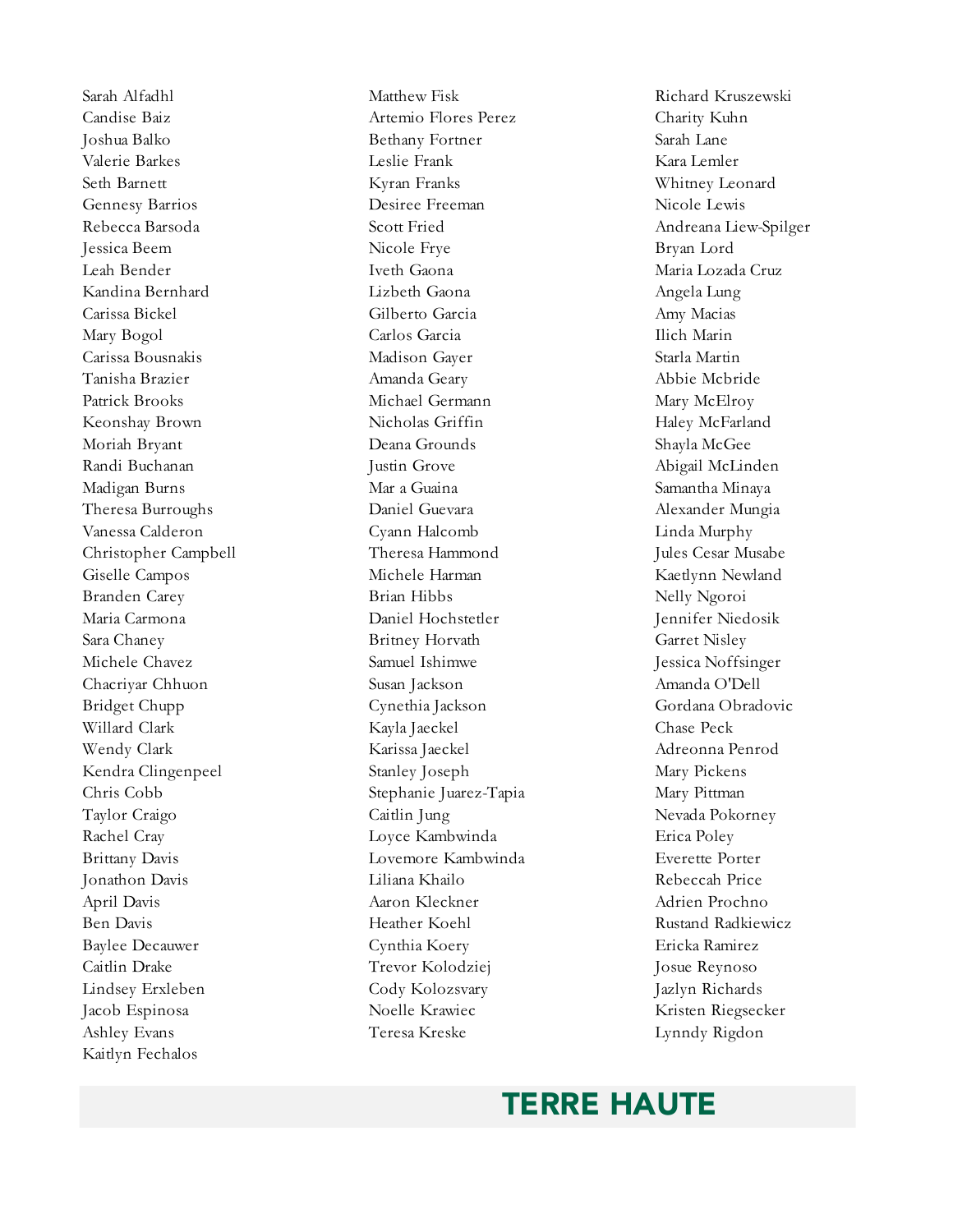Casey Anders 39 Ashley Edwards Sara Leap Savannah Dunn Kaden Lawson Jennifer Ridgway

Levi Anderson Nicole Egbert Alyssa Lego Hunter Ashton Jean Ehrmann Brian Lenges Patricia Baggett Catrale Ellick Noelanie Loomis Shawn Baity Stephanie Farkas Stephanie Lopez Joseph Ballard Asjah Fedrick Amber Lowe Cierra Barner Melinda Feese Chelsea Lucas Devin Bedwell Zachary Fields Corey Manderino Cameron Biddle Karen Firestine Hannah Mantooth Taylor Bird Alison Francis Matthew McAdow Ryan Bobbett **X** 20e Franklin Megan McCombs Jessica Bolton Charla Freeman Alisa Miller Lacey Bond Karlie Gahimer Elizabeth Moody Hollie Branham Patrick Gofourth Avery Moore Holly Brock Valerie Goings Sarah Myers Tammy Brown Kimberly Goldner Morgan Newlin Sarah Bryant Kaitlyn Griffie Kevin Nicholas Monica Bryant Codie Hall Heather Nielsen John Burk Sherrie Hall Jessalyn Norris Sarah Carnes Jessica Hall Terra Orndorff Chelsea Carnine Abdulla Hashi Akua Oware Teresa Carson Abdulbari Hashi Larry Owens Caleb Caton Craig Helman Shawn Pendergraf Nicole Childress **Austin Hines** Austin Hines Steven Penley Korinna Clay Sheena Houser Caleb Perry Hannah Close Kristen Howell Evan Pierce Angela Cooper Angela Hunsicker Tamarra Pitt Caitlin Corbin Morgan Jackson Emma Pohlar Chelsea Corona Christopher Jewett Chelsea Powers Jacob Couch Ryan Johnson Mary Quinn Amy Curtis Adam Johnson Albina Ramic Amy David Allison Jones Genelynn Ramos Christopher Davis Taylor Keen Gina Rawls Shelley DeLisle Tyrese Keller Jason Reed Sade Denton Molly Laswell Orville Rehmel Brittni Doll Carson Lawrence Raven Renn Alyssa Dossett Harry Lawson Jenna Richardson

Cassidy Bonar **Kara Frye** Kara Frye Autumn Montgomery

#### VALPARAISO

Stephen Allen **Jillian Evans** Destiny Kiest Kenneth Amadio and Ashlee Fagan and Dexx King Daniel Amidon Ezzlee Faitz Katelyn Knudson

Katrina Adam 57 Whitney Estill John Kick Elaiza Araiza Tyler Falls Aneta Kocoska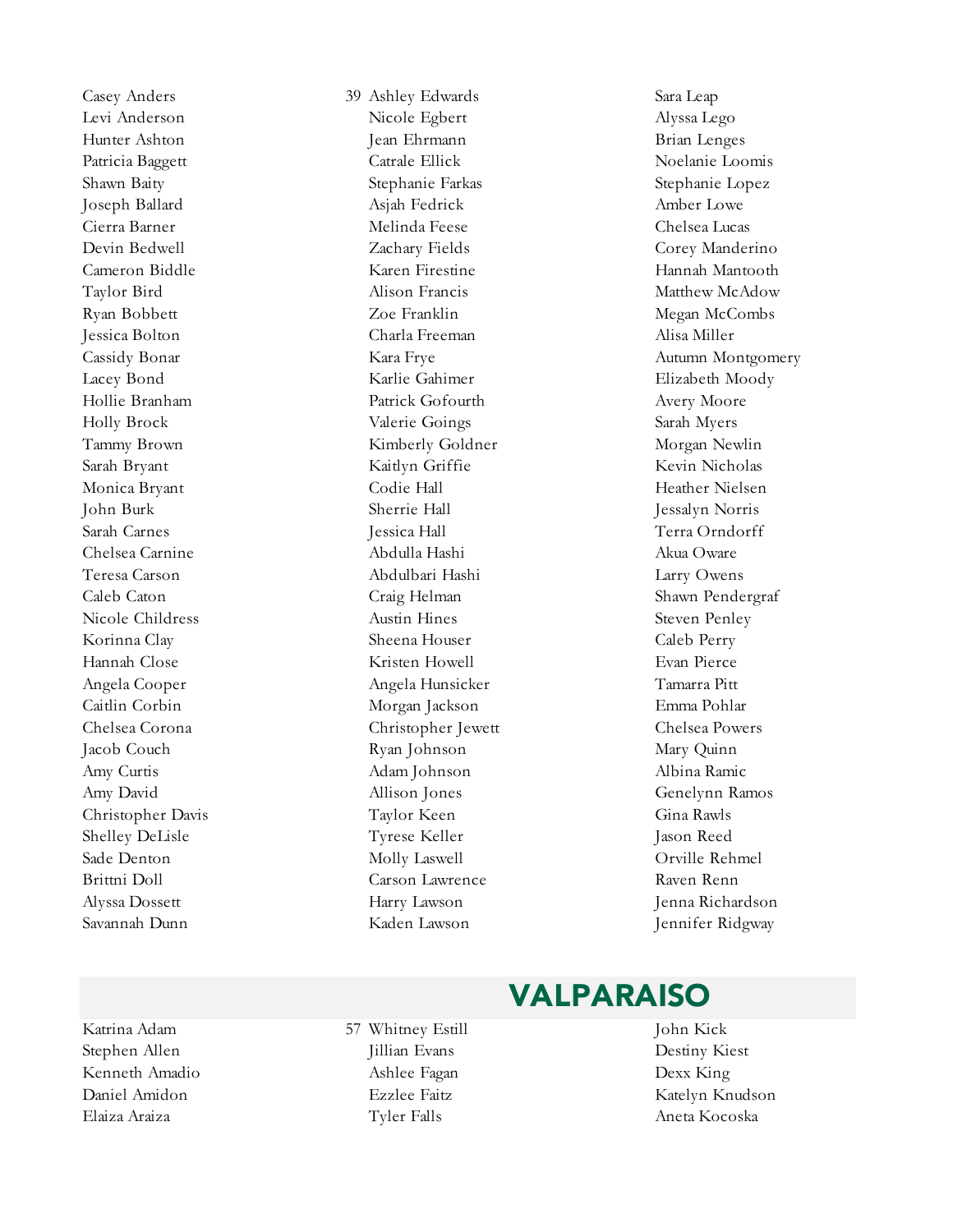Marianne Austin Rachel Finney Christine Koprowski Alison Bailey Kristen Fitzhugh Andrew Kremmidas Alida Baldazo Michelle Frankowiak Sarah Lane Danielle Barnett Katelin Franz Katrina Larson Willis Barnhart Shayna Franz Nicole Leek Aleah Beschinski Monica Galvez Natasha Lewis Brett Blair Terese Garduno Stephanie Logan Amber Blejski Daniel Gesmond Elaine Luedtke Jordan Boggs Lisa Gidley Lynn MacFeely Jillian Brandt Ema Gilliana Nicholas Mahaffey Mary Brazzale Julia Goodenow Ashley Major Jacob Breault Zachary Graykowski Vidhi Mangukiya Dylan Bruce Joseph Groen Jessica Martinez Joshua Brzezinski Avigail Guerrero Makenzie Marx Krystle Burmylo William Hardlannert Melissa Maslanka Tessa Byler Kathryn Hardy Tyra Mason Yasmin Cabrera Myrtle Harrell Cailin Mauck Gian Cabrera Daniel Hatch Jessica McCoy Payton Caldwell Jessica Hauber Cecilia McGinley Karissa Campton Gail Hayes Kelly McQuen Destiny Carlisle **Kristen Haywood** Kyle McTeigue Jamysha Carter Michael Headd Sherry Meadows-Emigh Kristie Cassidy Stephanie Henderson Kim Mehok Michelle Clark Jessica Heneghan David Metzger Sidney Coffman Summerhill Lauren Hernandez Kelli Mick Rodrice Cole Josephine Herrera Caitlin Miller Agatha Cole Dustin Higgins Megan Miller James Conrick Brandon Hoess Rebecca Morris Daniel Courtaney Samantha Holmes Jamie Naccarato Meredith Covington Alyssa Housty Savannah Negrelli Brett Creighbaum Edward Humphris Zachary Neumann Benjamin Crozier Katie Irk Stella Olumba Jacob Davis Melissa Jaeger Alyssa Ontiveros Lawrence De Rozairo Jessica Jenkins Samantha Orndorff Miranda Decanter Felisha Jernigan Maureen Ortiz Nevada Deem Leticia Jimenez Taylor Osborne Jacob Delvalle Cassie Johnson Kim Pappas Alicia Derr Josephine Johnson Katlynn Pavich-Alvarez Jarrayd DeVeaux Michael Johnson Kenyon Peiffer Casey Donovan Charlene Johnson Cara Pfeiffer Rickey Dotson Kirstie Jones Ashley Pierson Mishell Doyle Zachary Jortner Samantha Pierson Steffani Dranchak Hristina Jovanoska Jessica Pruitt Johnny Dujmovich Kevin Karagory Ashley Quick Macuyler Dunn Lisa Kay Bianca Radtke Morgan Eastridge Megan Keen Devin Rae Larissa Edmaiston Isiah Kenney Tracey Rambo Lauren Edmond Jasmine Kenney Alyssa Rambo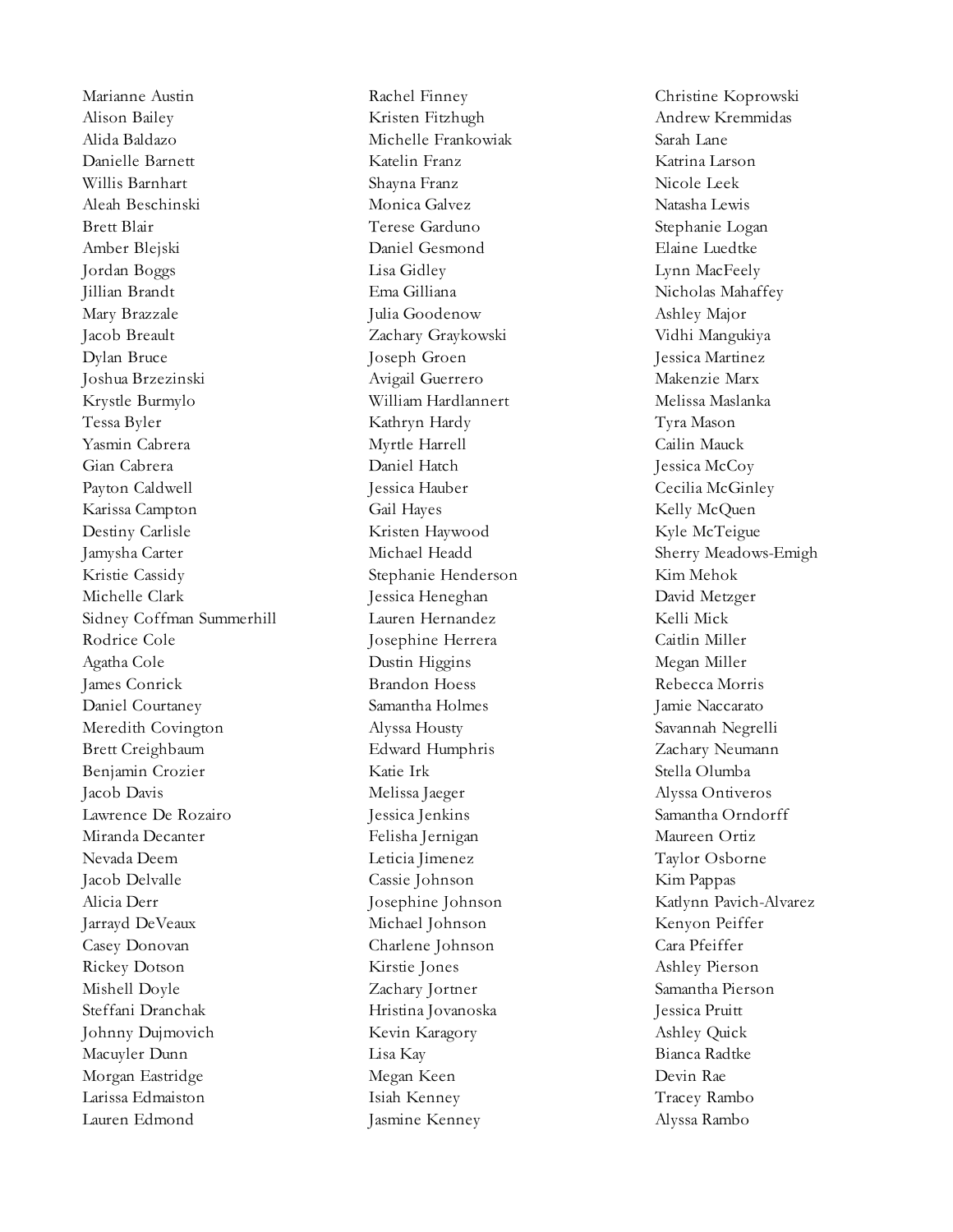#### Jonathon Bailey Jon Henderson Dezaray Miller Jarod Barber Amy Hendricks Crystal Miller Shayla Bridgewater Miguel Ibarra Joshua Moreland Elizabeth Brumblow Ruby Irwin Allison Mosher Sarah Davis Elizabeth Jackson Jason Nunn Rodolfo Diaz Magaly Jimenez Danielle Olds Rodolfo Flores **Bennett Kauffman** Sheena Passino Todd Franks Emily Kitson Jose Pedroza Elizabeth Frantz Stacie Light Stacie Light Kelli Powell Rosa linda Gonzalez Alex Llewellyn Autumn Proudfoot Jalynne Greer Logan Miller

#### WARSAW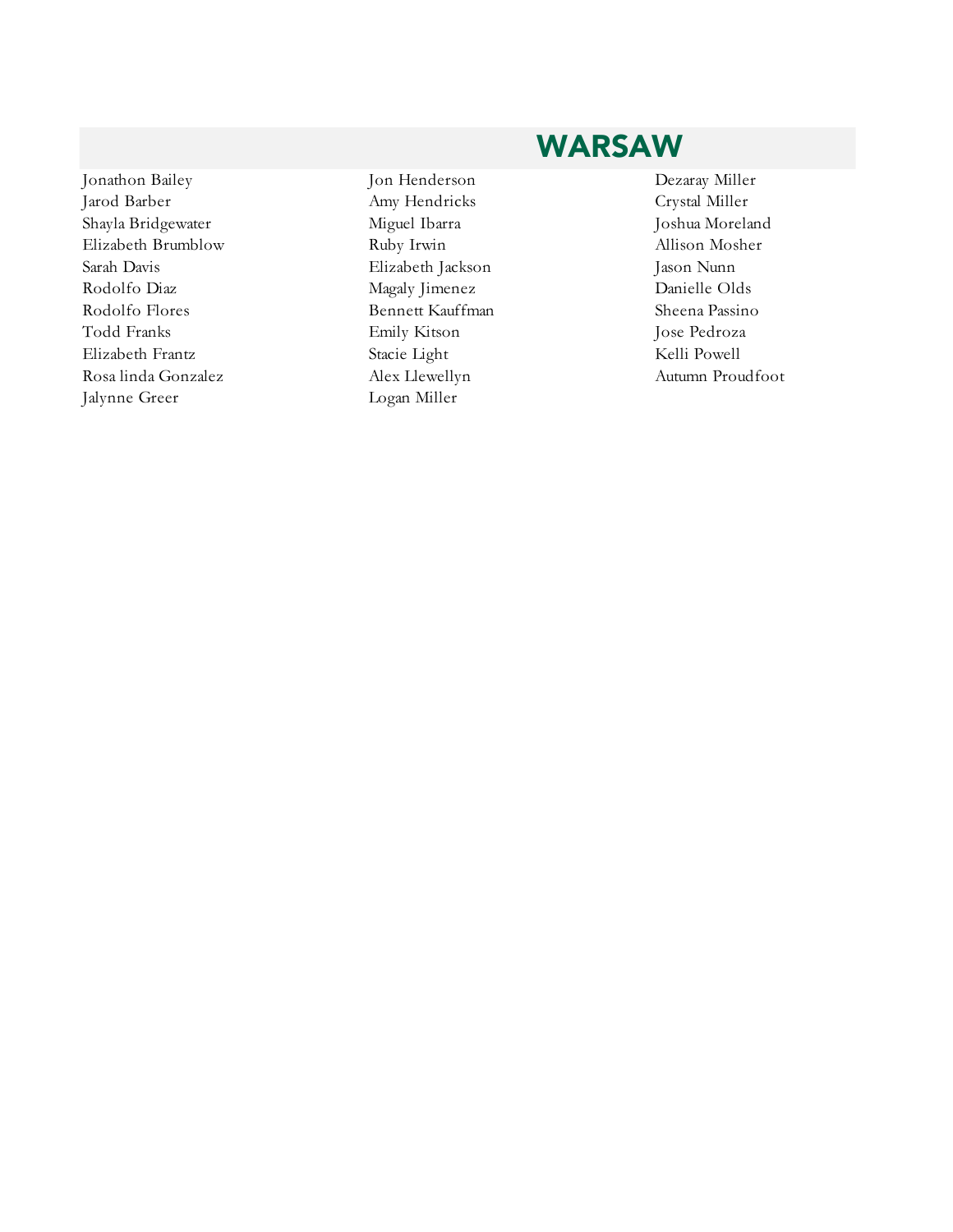## **JEAN'S LIST**

Allison Remington Trina Retz Spencer Rhine Kayla Riddell Tina Riffey Arianna Rivera Cody Robinson Dustin Rose Sorell Salinas Jonathan Short Stephanie Sipe Shelby Smith Kelaney Smith Kayle Solots Brianne Steger Madesyn Stigler Aidan Sturgeon Elizabeth Swindlehurst Caleb Taylor Robert Thompson Danika Thompson Anna Elise Toon Morgan Wallace Anna White Jama Wilber Matthew Wildridge Frank Wilkerson Kristianna Williams

Julia Rees Madison Thompson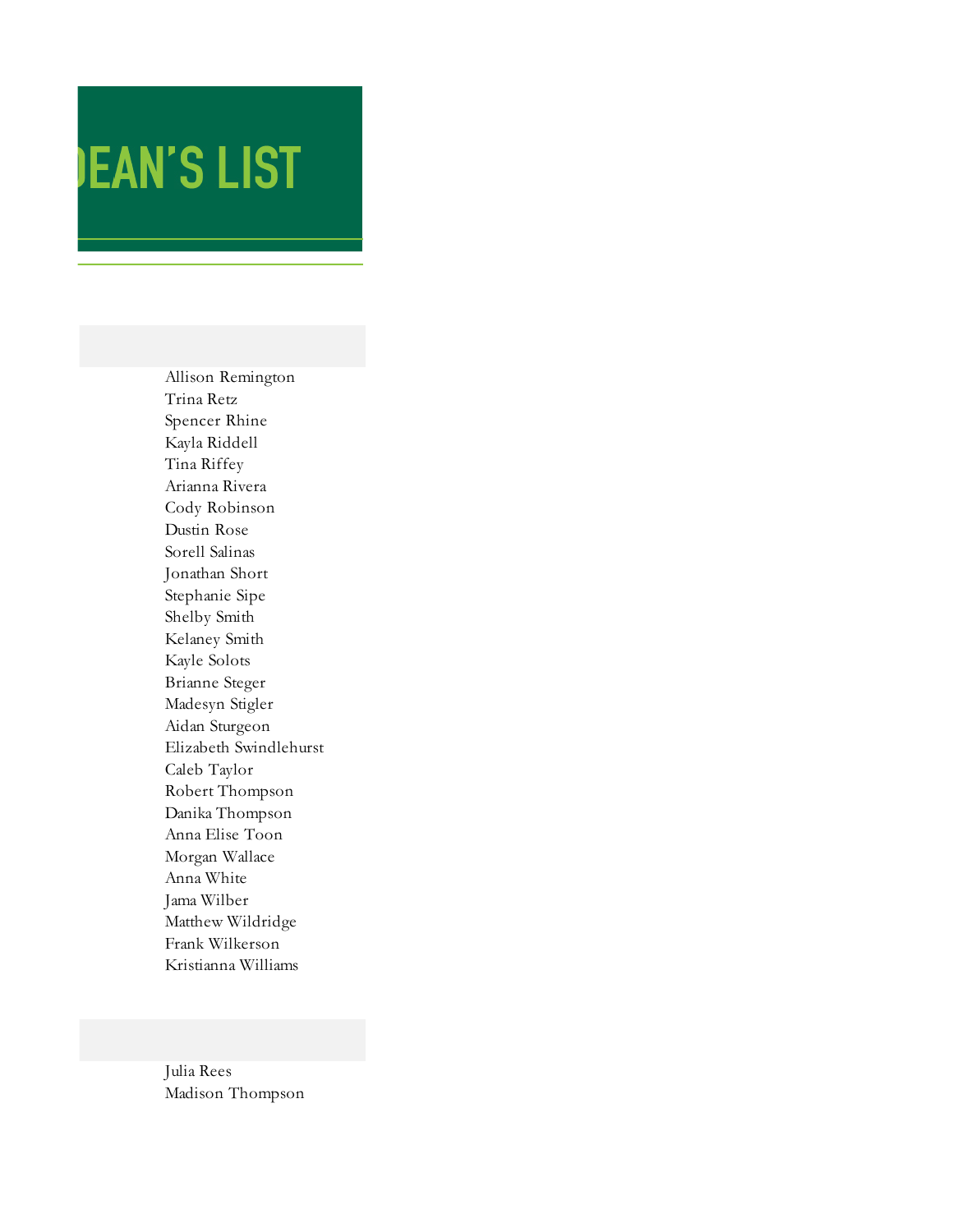Alik Schmidt Lily Schunn Shelby Shelton Stephanie Shelton Yang Shen Mariah Sink Dennis Smith Megan Snapp Anudari Sodnomtseren Justin Sorrells Jennifer Spaid Amanda Staggs Michael Stanley Amber Stewart Mason Stewart Daniel Stirm Nathan Stonecipher Megan Straws Samuel Taken Savannah Taylor Lyndsey Tegnell Nicholas Terrio Jena Thomas Summer Tiller Christine Titus Mylea Tussey Jordan Vance Olivia VanMeter Garret Wall Joe Walls Jeremy Warner Rachelle Wehr Jeremy Williams Maxwell Williams Megan Winters Zackary Wood Denton Wray Gen Yang Patrick York Susan Yost Deanna Zeigler Amanda Zukas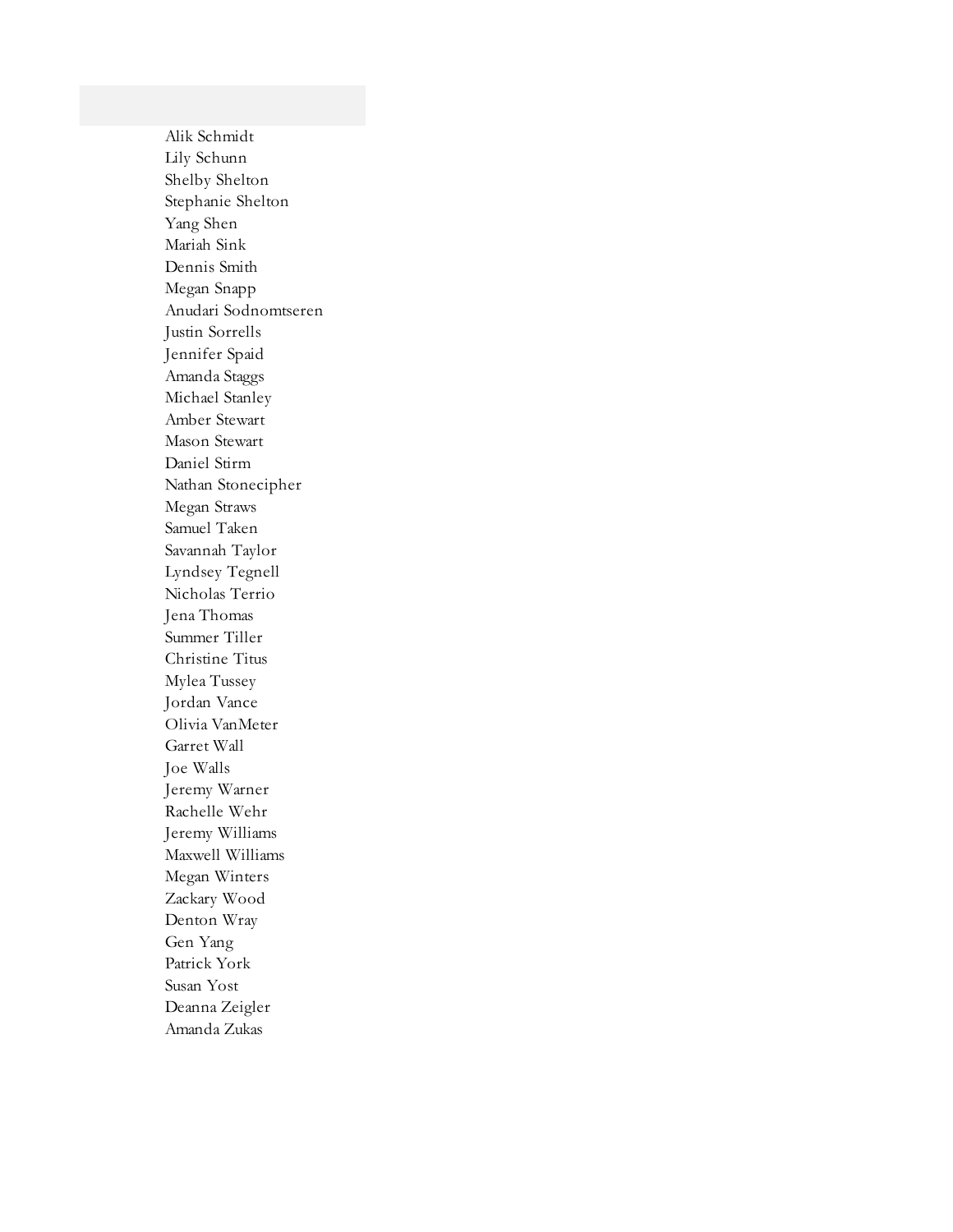Austin Schriver David Schultz Sean Sharp Amanpreet Sidhu Amber Smith Lucy Smyth Claire Soendlin Cameron Spegal Catey Staggs Skylar Stewart Lesley Stillabower Jacob Talkington Alexis Teckenbrock Brooklyn Todd Addison Tomson Tamika Toral Jordan Truax Jordan Turner Nicole Tuttle David Waegerle Samantha Weaver Bailey Weeks Glenda White Veronica Whitted Noah Wichman Travis Williams Samuel Willis Michael Winters Taylor Zakrzewski

Justin Rietman Hannah Robinson Christopher Russell Courtney Sanders Jeramiah Schultze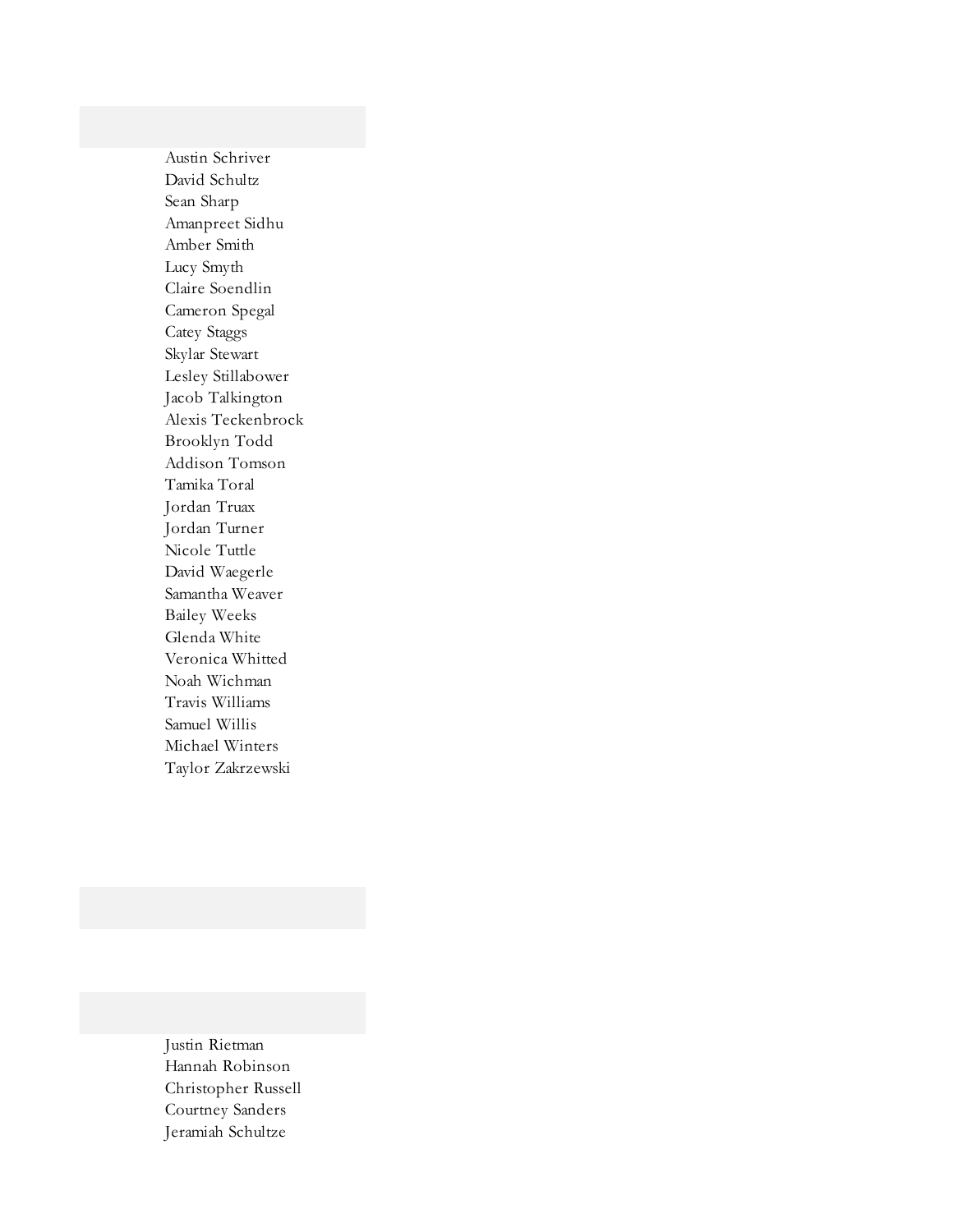Isaac Scott Bridget Sgroi Jacob Dale Slinkard Alexandria Smith Jasmine Smith Sheila Stevens Hannah Straw Ashley Strickland Lisa Sutton Lauren Swain Mariia Sysoliatina Audra Tart Darian Tompkins Dakota Turner Cynthia Ussery Leah Walker Jordan Waller Luke Wargel Ashley Weiss Jonathan Wilkinson Darrion Willett Kayla Wolfe Justin Wood

Tonya Rogers Samuel Rondot Jennifer Runkle Sanajda Sakanovic Kathleen Salazar Julio Sandoval Daniel Saylor Anna Scantlin Anita Scheiderer Ashley Schilling Breann Schwartz Dorothy Selner Jessica Semonis Dustin Shafer Madison Shaffer Caleb Shannon Boone Shellman Sydney Short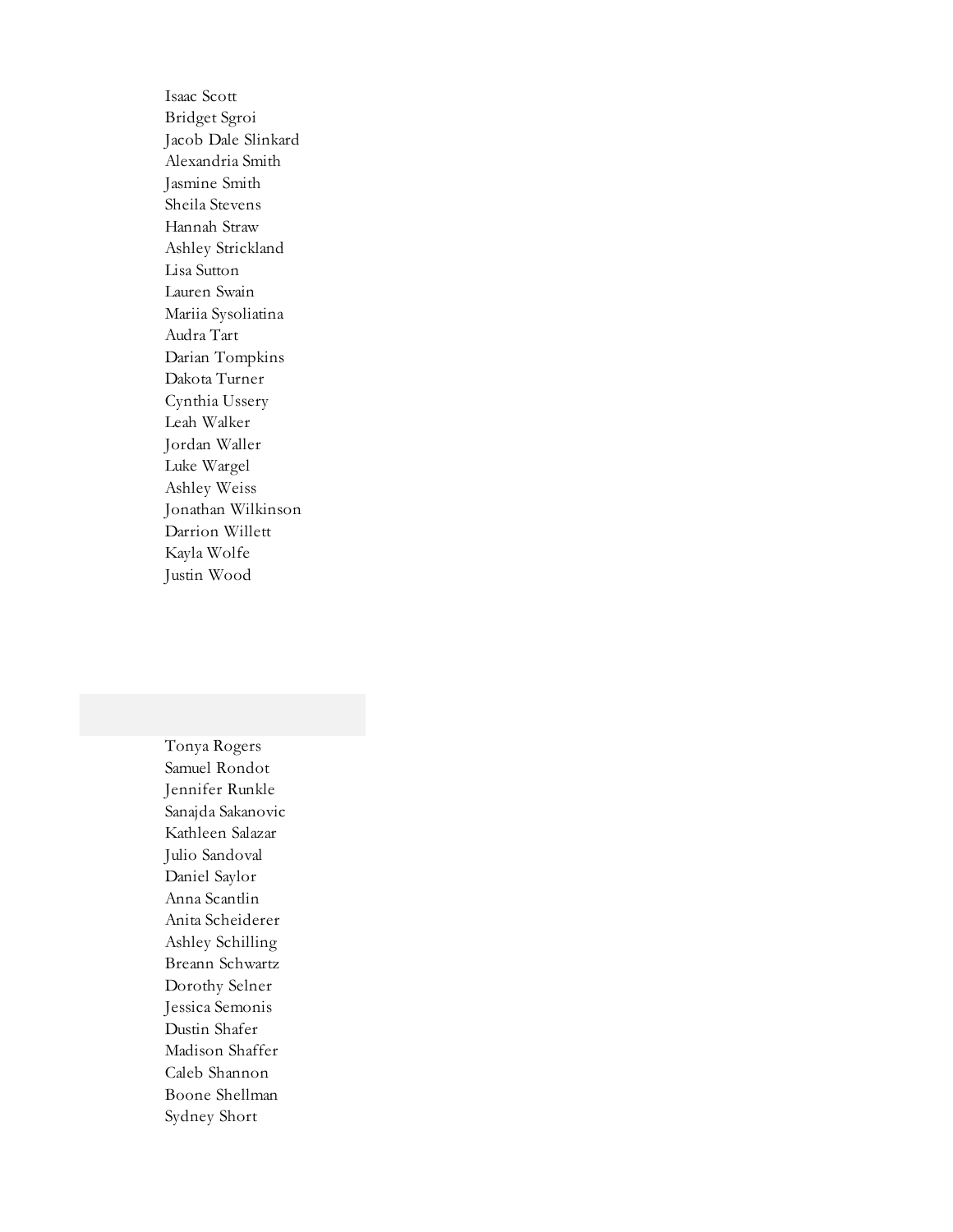Sarah Shoup Kent Shrock Ida Silver Shalea Simmons Jeffrey Simon Karanveer Singh Stephanie Smith Chloe Smithson Derek Snyder Paw Soe Kaung Soe Khaing Soe David Sorrell Erin Springer Jessica Squires Kassandra Staubach Beryl Stoner Brooke Stover Madison Stringer Nathaniel Stroud Nathan Suddarth Danielle Swada Sara Temple Kacie Thieme Kandis Thieme Deborah Thompson Melinda Tran Lena Tran Justin Treft Jesus Trinidad, Jr. Abigail Troyer Honore Ukundji Andrew Vandekeere Kamen Vasevski Rebecca Vaughn Joseph Vincent Michael Wadkins Emily Wagoner Charles Wainscott Carolyn Walker Dakota Warren Matteson Watts Carissa Weber Megan Weddle Tabitha Weems Jason Welker Ashley White Lisa Wilson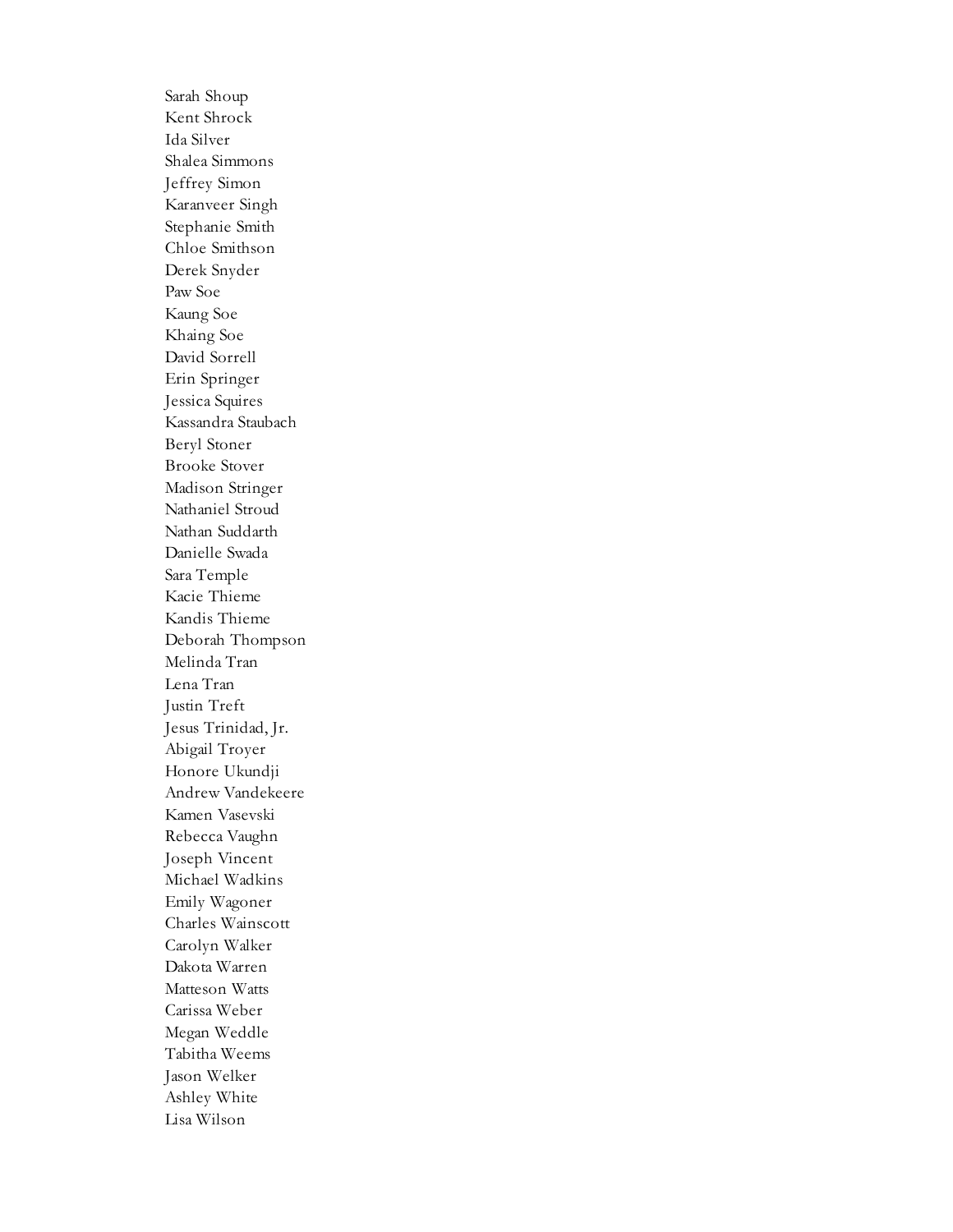Alexzandria Wolfe Tiara Wood Paul Wright Roshni Yadav Bailey Yoakum

Harpreet Sooch Logan Stephens Benjamin Stoner Alivia Sutherland Abigail Sutton Anh Kiet Tran Paige Truelove Heather Turner Erica Tyler Michele Williams Samantha Wilson

Angel Whitkanack Elliott Williamson

Jennifer Richardson Christina Rickgauer Francis Riegner Allison Riggs Rusty Riley Olukemi Riley Rebecca Risch James Ritter Cailin RItz Alice Robbins Huff Taylor Robertson David Rodriguez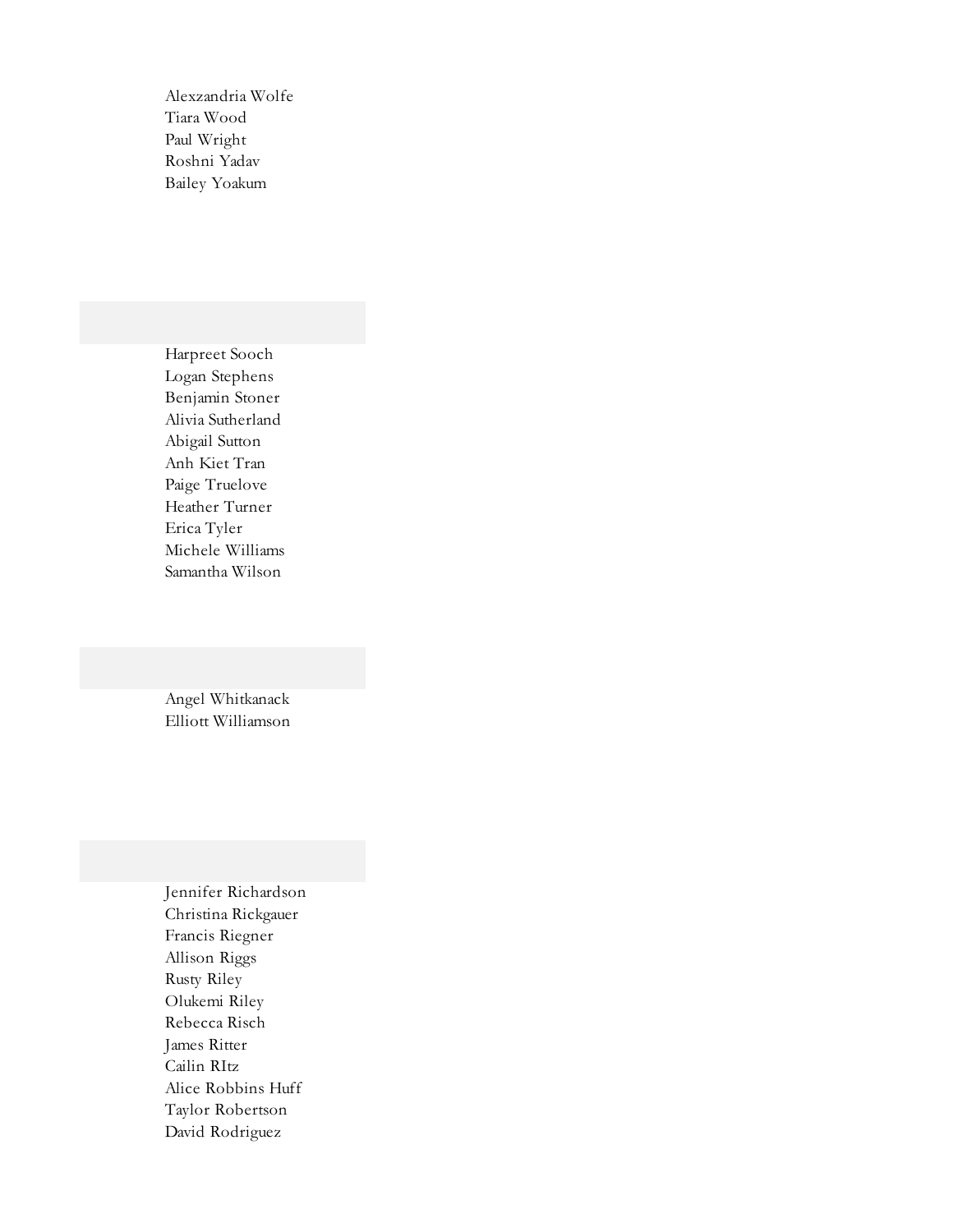Mark Rodriguez Samantha Rodriguez Kesha Roell Erik Romero Corina Romo Alin Romonita Lacey Root Blaine Rudow Morgan Ruffner Francisca Ruiz Benjamin Ruiz Shania Rwizi Cheyenne Ryan Jordan Sacks Erikdeep Saini Karen Salazar Lopez Heidy Salcedo Stephanie Sample Kimberly Sanchez Carlos Sanchez Cyaire Satterfield Tadayuki Sayama Lisa Saylors Carl Schallig Jessica Scheid Olivia Schenck Jack Schuck Kristina Schutt Amanda Schwartz Lee Schwenzer Lillian Schwier Elizabeth Scott Habib Shah Emilee Shannon Landon Shay Abigaile Sheedy Tyra Shepherd Ashley Sherwood Kai Shore Duan Shores Stephanie Shuptar Caleb Sica Anna Sieg Kelsey Silvey Alan Simpkiss Jatio Skinner Amy Smallwood Jasmine Smith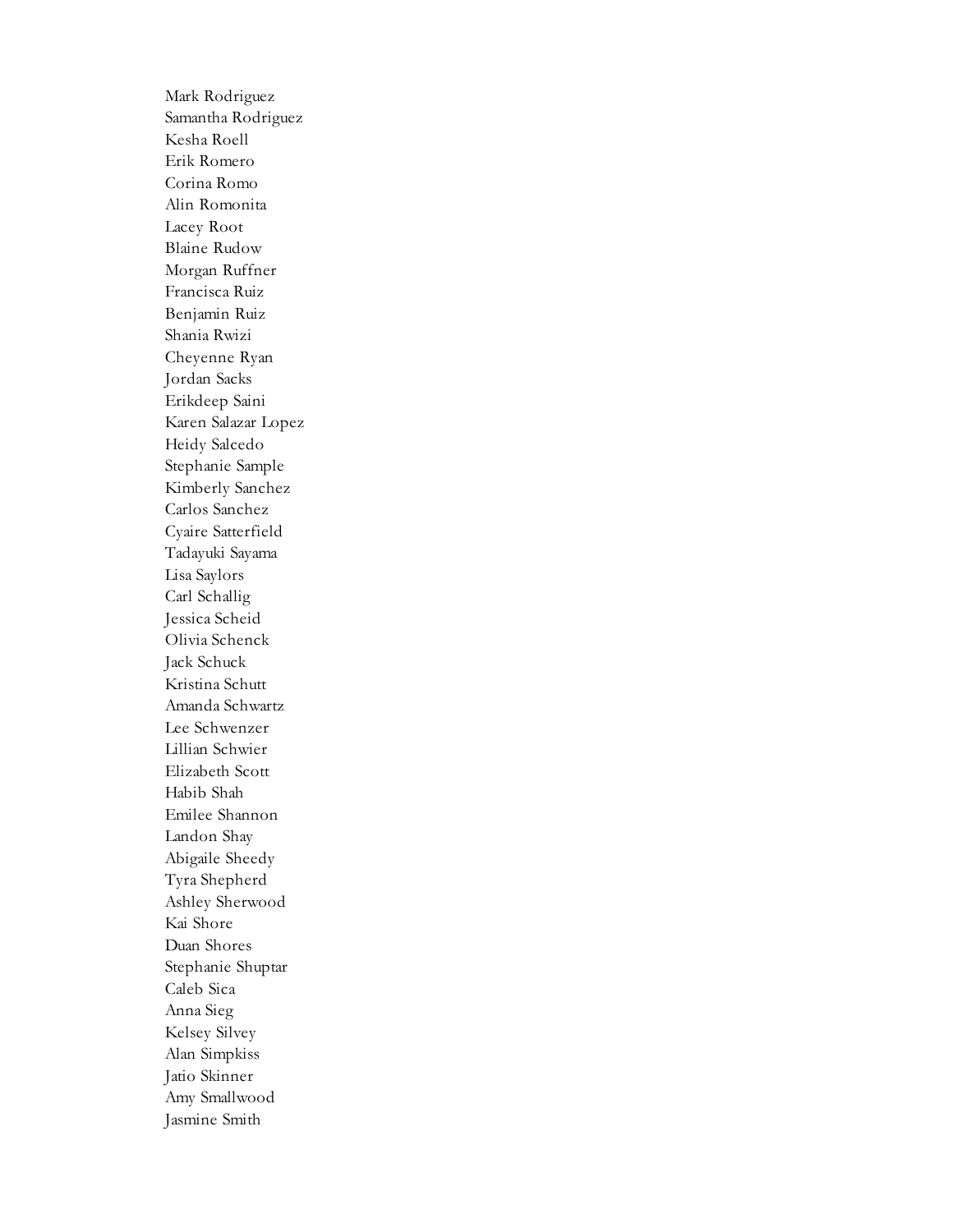Corey Smith Teresa Smith Addison Smith Deborah Smith Jeremiah Smith Katherine Smith Corban Smith Gordon Smith Kathryn Snyder Yessica Solano-Telles Jessica Spall Mark Gabriel Sparzo Rebecca Spaulding Tia Spaulding Ashton Spiker Ivey Spreen Triniti Spurgeon Rachel Stabler Peyton Stafford Duane Stahl Crystal Stallworth MaKayela Stansberry Crystal Staples Taras Stefyuk Jada Stephens Tyler Stewart Natasha Stewart Lisa Stone Zachery Stout Joann Stroy Elena Sui Si Si Lian Sui Men Moin Ahmed Suleman Batatawala Jenna Sullivan Shannon Summers Boi Sung Jacob Supple Molly Syberg Mohmadtalha Tai Tanzim Tai Taufiq Tai Desiree Talbott Daiki Tamura Isaac Taylor Kristen Taylor Simret Tesfamicael Bawi Thang Samikshya Thapa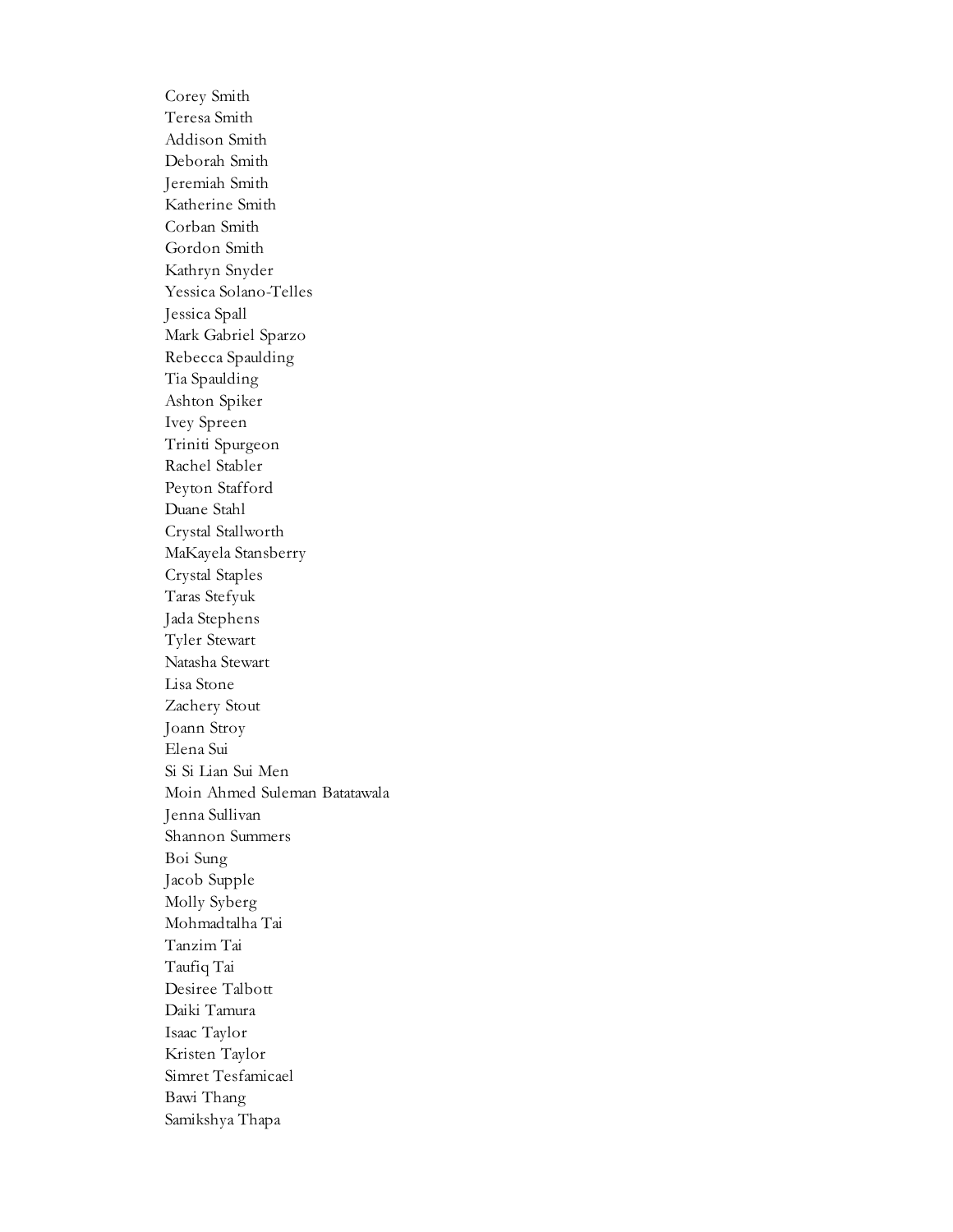Ada Thiane Matthew Thomas Mathew Thomas Sarah Thomas Dustin Thomas Shannon Thomas Trudi Thompson Luke Timmons Porsche Tobias Ruth Todd Guadalupe Torres Maldonado Alannah Townsend Rebecca Trainor Kelly Tremain Daniel Turk Stefany Valladares Pineda Erika Vanderveen BEBEY ANDERSON VANTOTO Alexandrea Vasquez Kayla Vernon Ciara Wade Delaney Wagar Christina Waggoner Brandi Waggoner Zachary Waldrop Tasha Walker Temicka Walker Nancy Walker Shealee Walker Nicholas Ward Marcella Warford Hannah Warner Audrey Warner Delaney Warren Sara Warthan Clay Watkins Jocelyn Watrous Michael Watson Ariel Watson Logan Watson Emilie Waugh Kaine Weaver Tazire Weaver Joshua Webber Andrea Weber Christine Weesner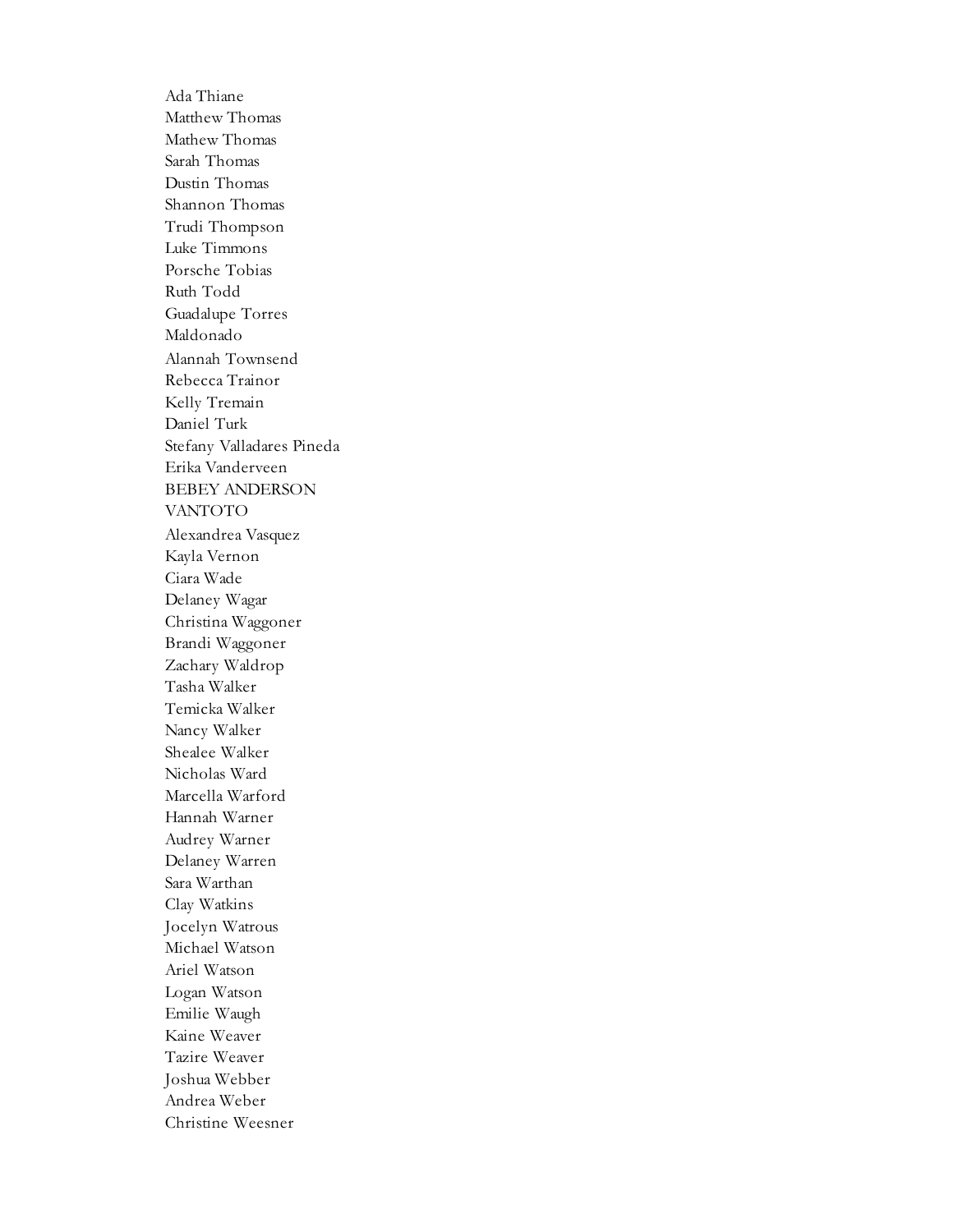Emily Weidman Pace Weitkamp Hannah Welch Kira Welsh Nicole West Walter Westmoreland Zachary Whetsel Elizabeth White Dalynn Whitlow Christian Widduck Tonya Wiley Jessica Wilkerson George Williams Jessica Williams Hannah Williams Alysia Willis Todd Willis Mikaela Willits Ivana Wilson James Wilson Rachelle Winslow Danielle Winstead Jennifer Wittkamp Joseph Witty Nicole Wollenhaupt Michelle Wood Roxanne Wood Sarah Woodard JoDee Woodruff Zachary Woods Matthew Woodward Michaela Wooten Aaron Wright Zachary Wright Cory Yaryan Sakinatou Yawa Brittany Yeley Yufen Zhao Karima Ziani Andrea Zimmerman Sarah Zipoff Jahaziel Zuniga

Sarah Schoettelkotte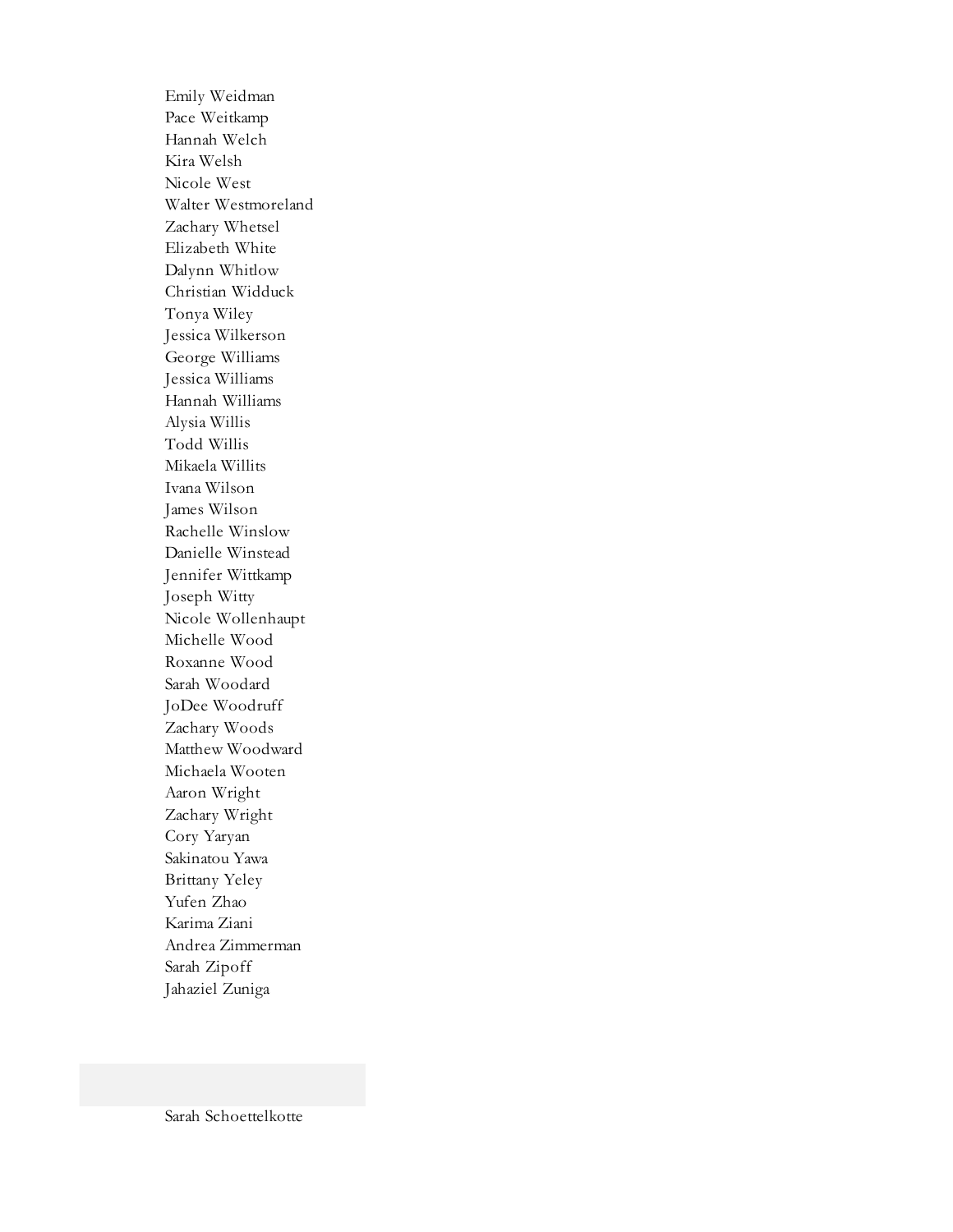Alyxandria Scott Seth Sparks Matthew Stalter Kimberly Stason Jeremy Stewart Faylena Stout David Sunday Kailee Taflinger Nora Tielen Shawn Tiggs Adan Trujillo Seth Truss Elsie Walters Hailey Watson Roderick Welker Karrisa West Maxine White Shanna White Brittany Wicker Desmon Williams Eric Wilson Michael Wyrick Jennifer Young La'Tayza Zhukau

Samuel Pucka Sheyra Pumarino-Alcantara Kaitlyn Rednour Carly Resler Jacob Rieckens Seth Roark Diane Rodriguez Sadi Rogers Allison Rose Alana Ruiz Brenda Russell Kylea Sandlin Travis Saxon Sandra Schilling Grace Schleter Hannah Schneider Stacy Seabolt Saba Shahid Kayla Silver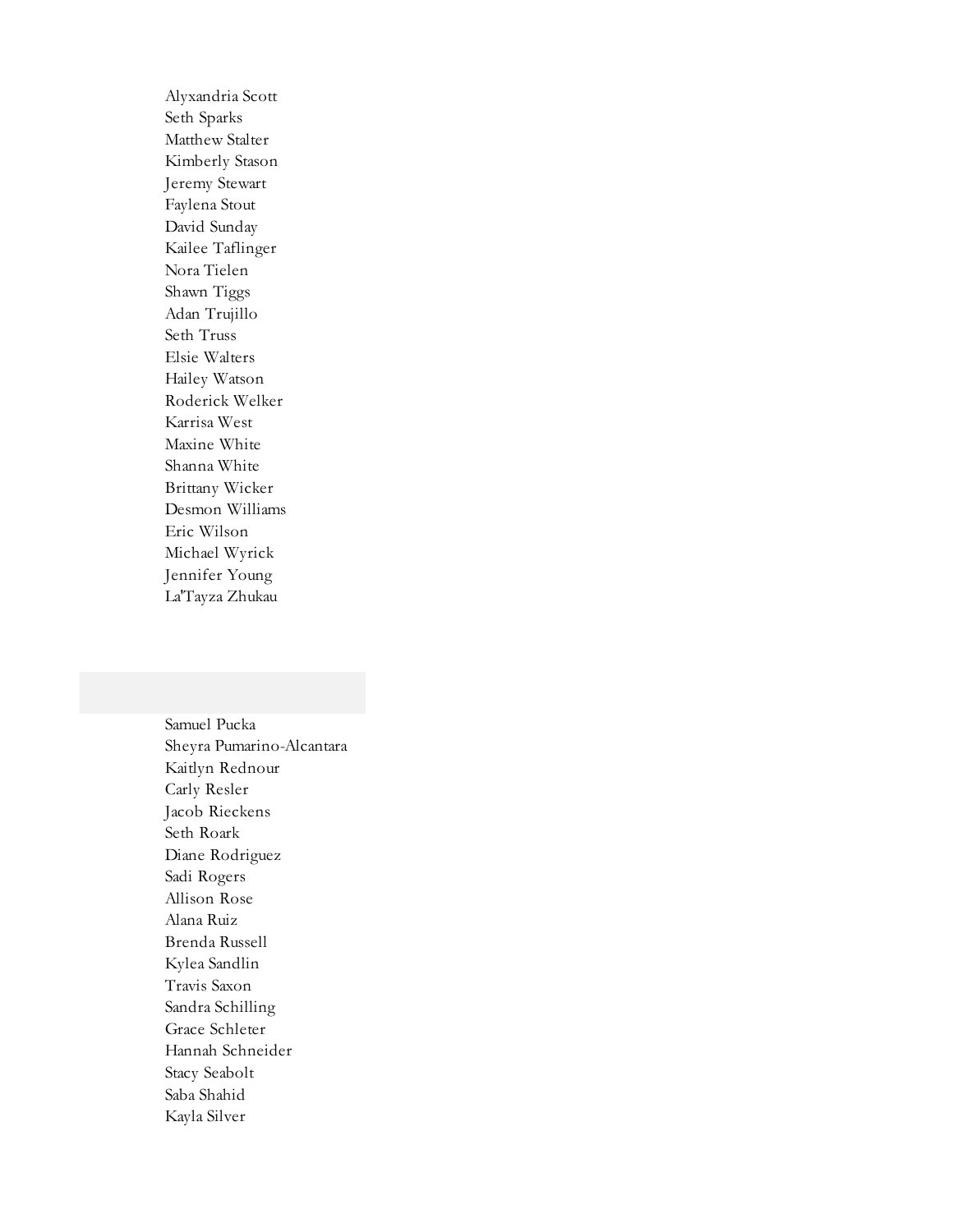Cameron Smith Stephannie Smith Justine Smith David Smith Evalyn Starkey Rachel Stewart Nichole Stinson Tyler Strauch Lauren Sullivan MaQuinn Thompson Kayla Thompson Emily Thompson Diana Tobar Carmen Trapp Brandon Turner Kimberly Turpin Hailey Tyson Christopher Van Lieu Cristian Viveros Kylee Walker Jinyuan Wan Angela Wang Myles Warner Joshua Wells Layne White Dylan Wicker Breanna Williams Wesley Wolff Lillian Wolpert Billie Wrede Iresha Wright Shelby Wyant Alisha Wylie Kamee Yoxtheimer Blanca Zermeno Elizabeth Zuk

#### LACK COUNTY (GARY)

Liliann Rosas Santeonia Roseborough Sergio Salazar Kyla Shelton A'Maya Smith Ralph Soto Mirjana Stanojcic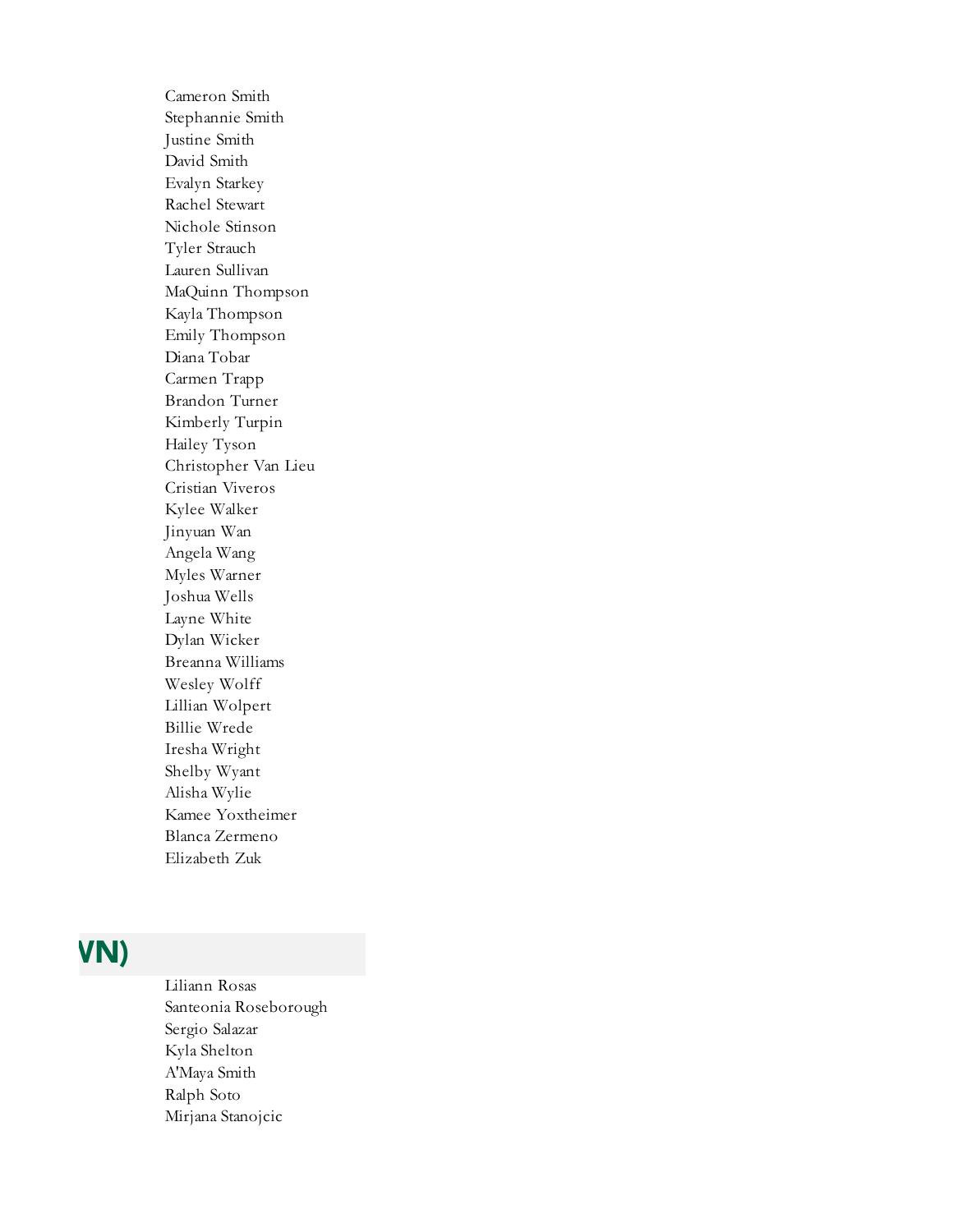Chardee' Starr Madeline Steffy Alana Stottlemire Bailey Stultz Kenesha Tennell Alondra Torres Thomas Truschka Erica Valadez Cristina Valtierra Cambrie VanRoekel Megan Virosztko Karina White James White Angel Williams Tia Williams Vanecia Williams Matthew Wilson Alyssa Yanez Caroline Young Laura Zendejas

Julie Scudder Sandy Seals Tara Smith Kimberly Sombke Haley Sparks Jennifer Teaney Caitlin Teaney Jessica Tinch Dennis Vinup Andrew Vollman Lyndsey Volpenhein Lynn Walsh Justin Wolter Alyssa Young

Shanna Rogers Joseph Scott Eric Smith Joshua Smith Jean Steele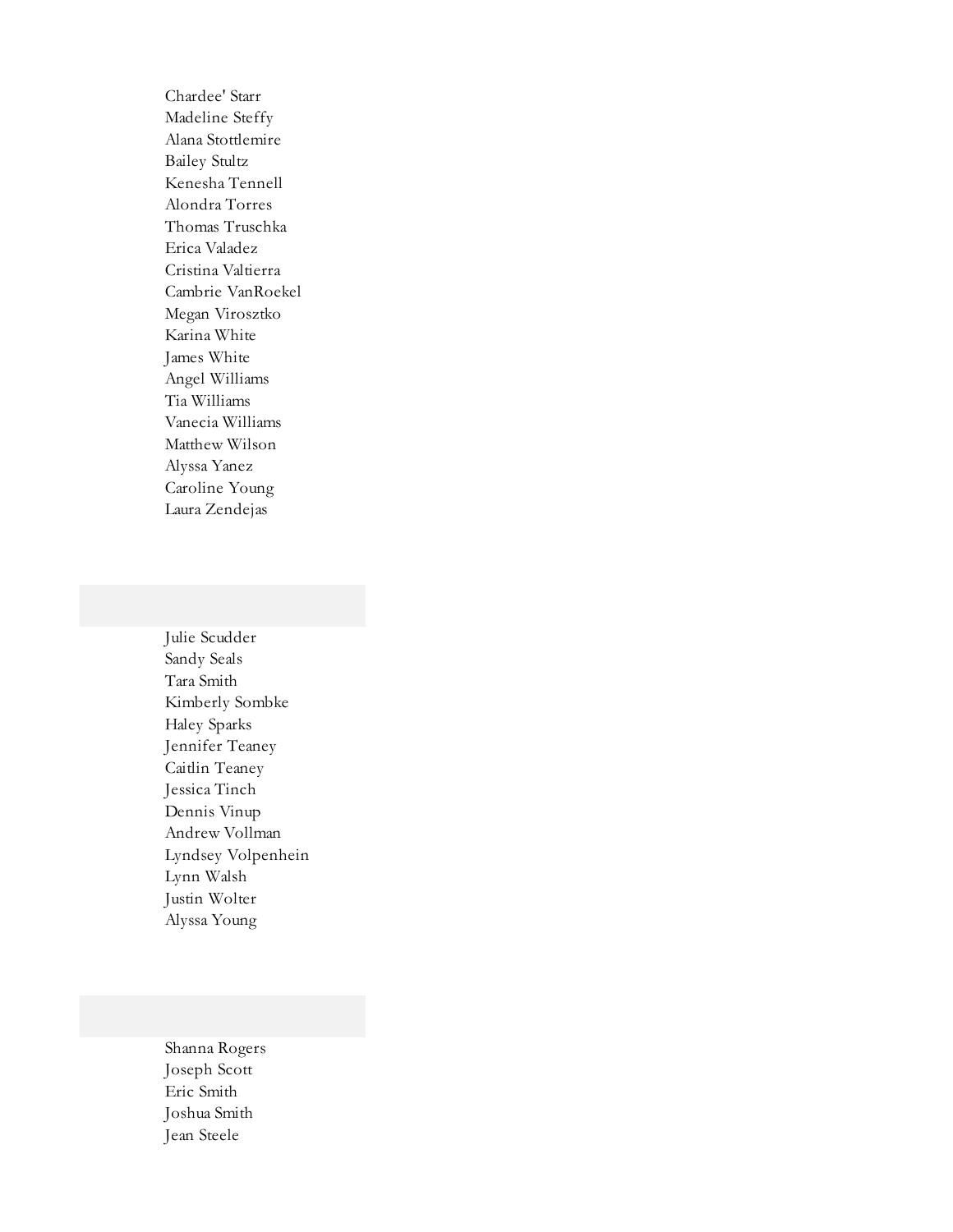Alexis Stoner Jennifer True Peggy Whaley Kara Yax

Tysha Smith Ashley Smith Joseph Stewart Steven Stokes Taryn Thomas David Wampler Trenton Weir

Whitney Ragon Skyler Reyes KimberLei Rhum Sara Richey Marie Rigdon Stacie Rodgers Elizabeth Root Kaylynn Scott Kathy Selbe Destinee Solomon Lindsey Treadwell Becky Trejo Jacob Twigg Brock White Mariah Wickware

Crystal Sobus Simona Stantcheva Kellie Sturgeon Nathan Troxell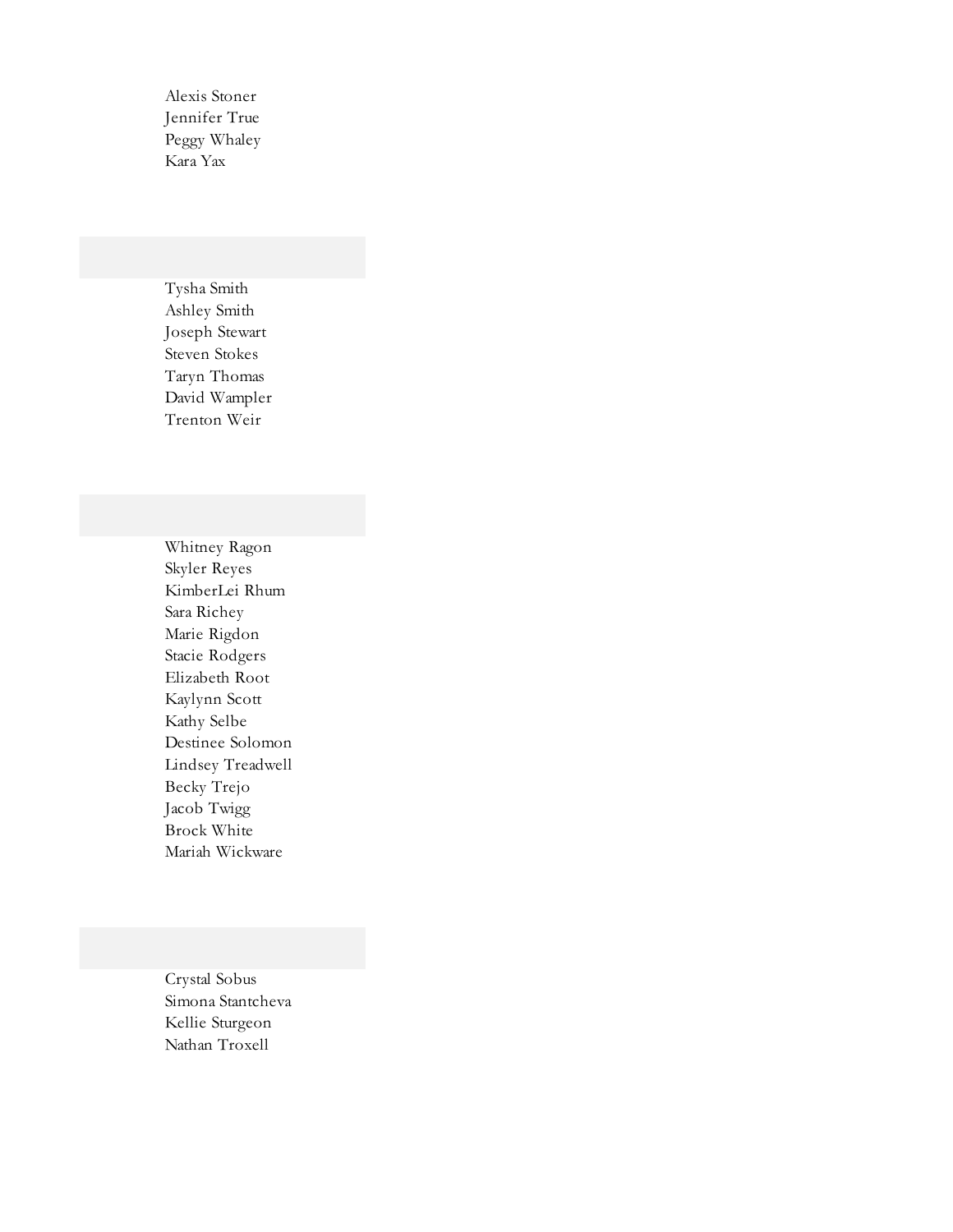Katie Robbins Kristy Robbins Nohemi Romero Jewelyn Roy Allyssa Saylor Victoria Schofield Christina Severino Kerra Sharpe Calista Shroyer Devin Slaven Seslie Smith Suzanne Smith Schannen Spiller Xavier Stegmeier Cassie Stewart Jacob Stull Katie Sutherland Connor Sutherland Felicia Swinney Ashley Takvorian Anthony Teghtmeyer Jessica Tevalan Richard Thompson Alyvia Thompson Jacqueline Thurston Tiffany Trimble Mackenzie Turner Beverly Vaught Brent Walburn Tanya Walden Jessica Walden Holly Walker Nichole Walls Kinsey Ward Amber Waudby Anthony Wehr Brian Wehrle Wendy Werner Matthew Wilson

Brett Matney Ashlee Wilkerson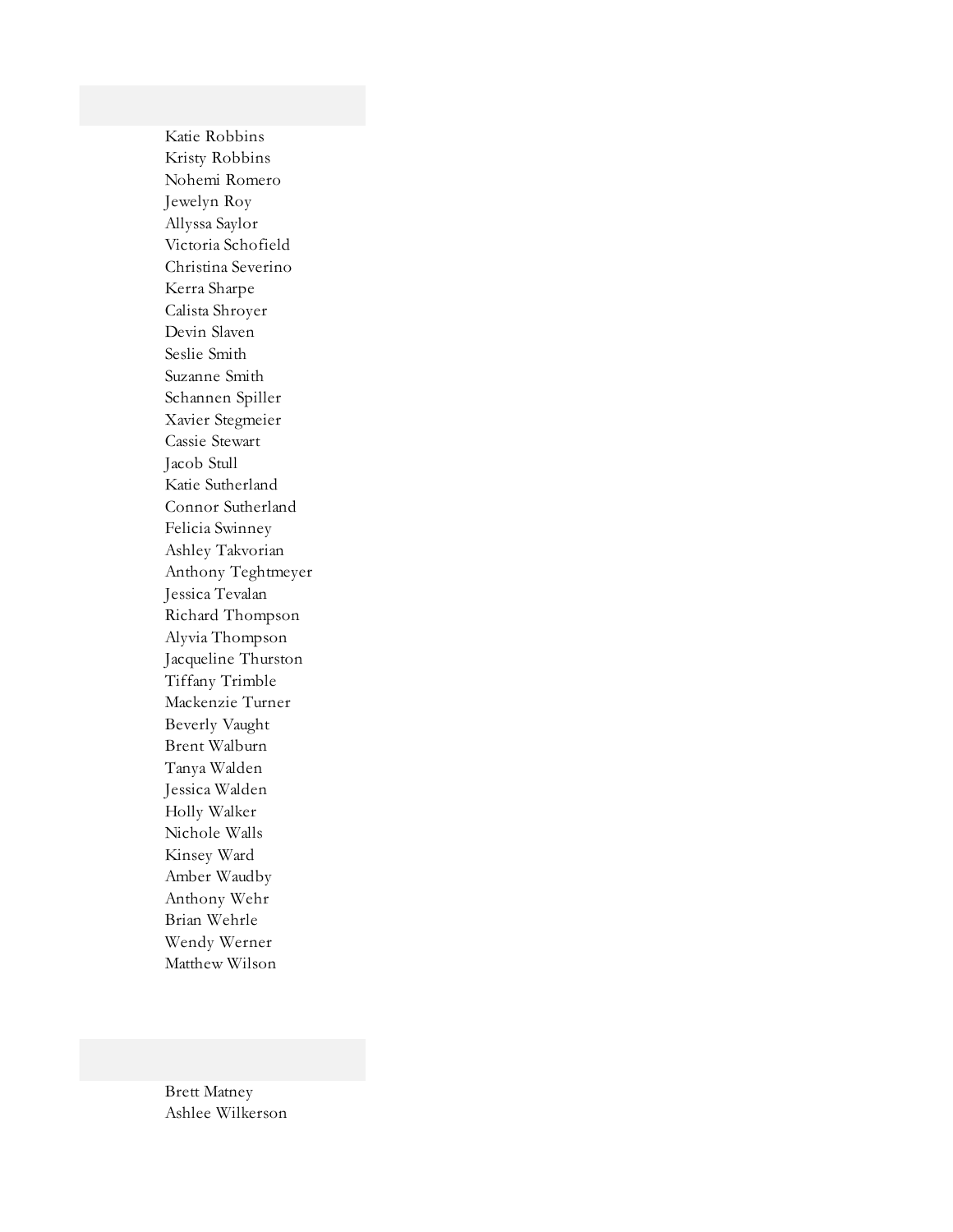Yasmine Rosales Victoria Tiedema Gagik Tonoyan David Tulkop Kendra Wagner Chad Welch Joseph Wilkerson Sullivan Williams

Andrea Vancuren Patricia Yuzon

Heather Shanahan Lawrence Shaw Kelly Sizemore Dasia Smith Allie Smith Jamie Sparks Robert Sparks Thorin Stage Michelle Taylor Jessica Tucker Marie Solange Uwamariya Maria Wadsworth Kristina Walker Judith Waller Dion Watts Katie Webb Mallory Wells Kristin Williams Austin Williams Krystyl Wilson Hayley Wright Stacy Wright Christian Youkon Kelly Zeiser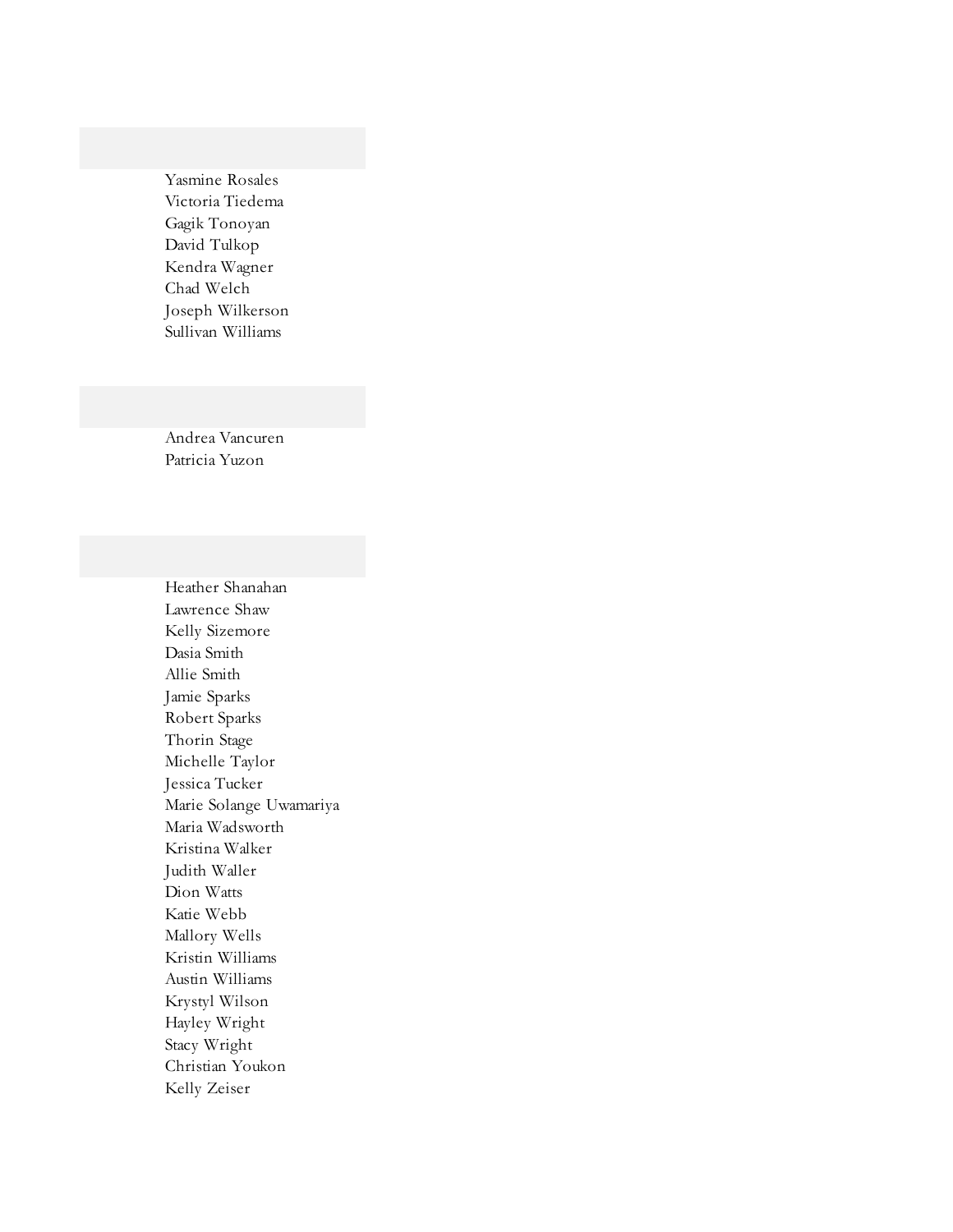Jennie Rowe Dakota Russell Noureddin Salehi Amanda Sanchez Kelcee Shepherd Hannah Shireman Jacob Sims Alexis Slaven Kallee Smith Danny Smith Christopher Sowders Sydney Springfield Chealsea Stapleton Madison Stewart Jeffrey Stotridge Markki Stotridge Reid Suer Ian Tash Daniel Taylor Breana Taylor Kylie Tran-Low Margaret Tribbey Braxton Troutman Jackson Turner Abigail Turner Lindsy Ury Chloe VanHorn Brianna Wallot Paige Weatherford Jeremiah Westendorf Taylon Wilkinson Jacob Williams Alexis Williamson Ashley Wilson Abigail Winegar Charity Wood Scott Yates Ronele Yates Svetoslava Yordanova

Brian Riggs Sharyl Riley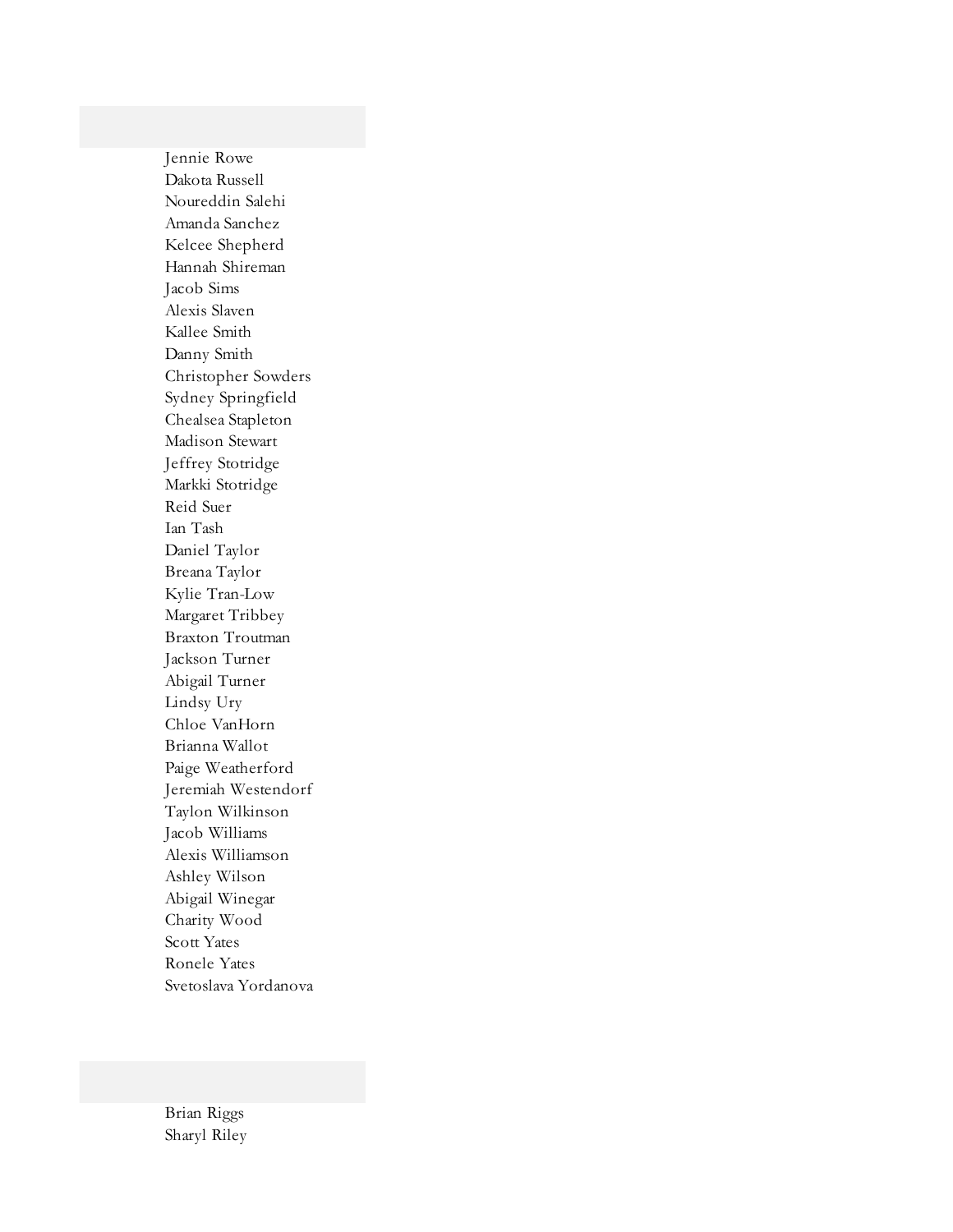Thelma Robles Sanchez Hope Rogers Devin Rounds Christopher Rousseau Alex Rush Viridiana Sabas Joselin Sanchez Amanda Sarver Michael Schrader Jennifer Schrock Bryton Shreve Madelyne Shroff Kristin Speed Madisyn Staub Mazio Stevens Taya Stewart Bethonie Stout Matthew Stump Miles Sullivan Justin Swift Rebecca Taylor Julia Taylor Darius Taylor Zach Thompson Hannah Toole Maria Tovar Mary Troyer Kayla Troyer Nhanh Try Laurie VanderVelden Ranika Vann Immacolata Varacalli Mackenzie Ware Adam Weaver Alexandra Wells Brandon Westphal Monica Wheeler Maureen Wiegand Christopher Wiesinger Nick Wittendorf Johnny Wootten Jennifer Zagal Nava Katie Zancan Celeste Zielinski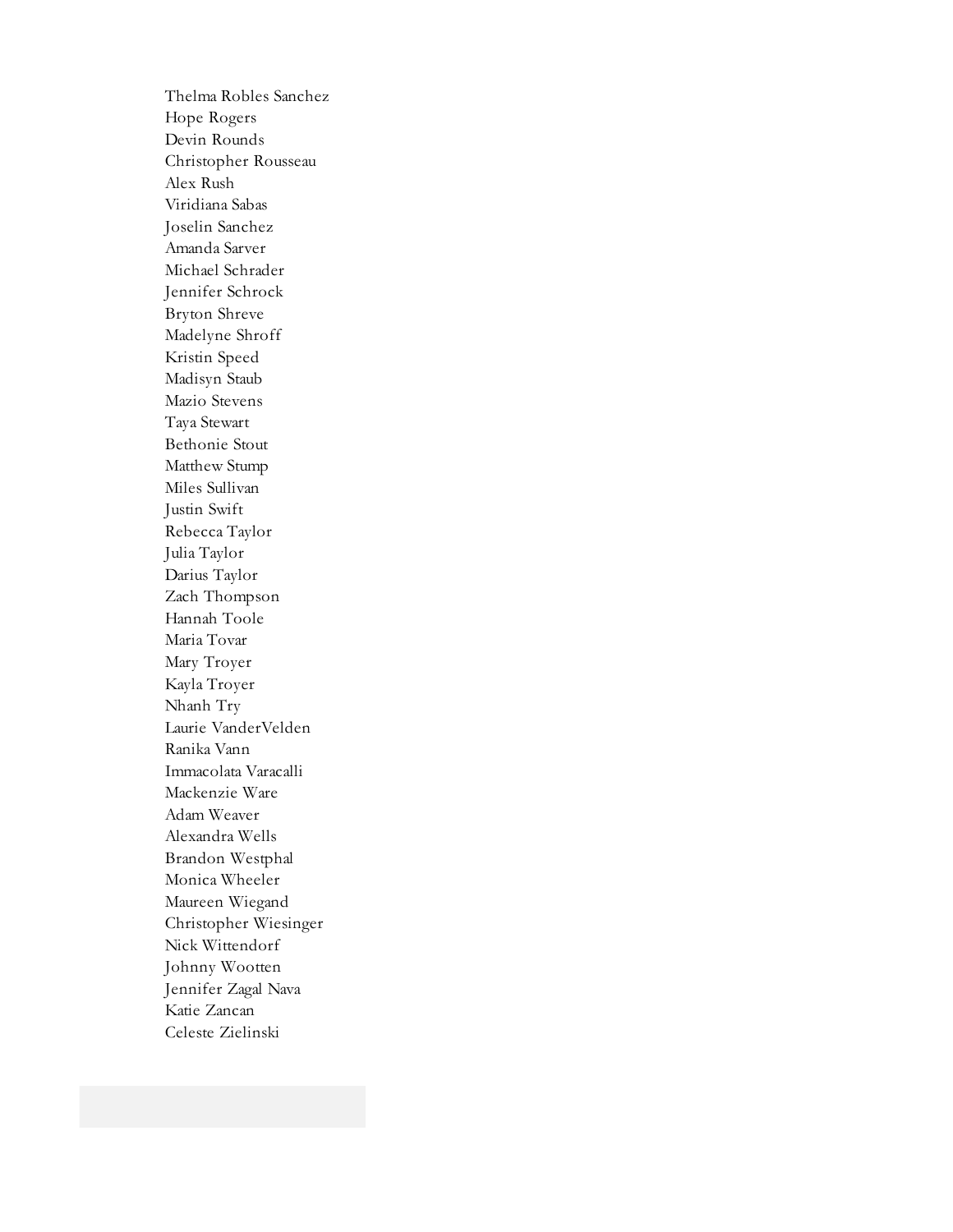Megan Riffe Joe Roundtree Angellea Salyer Alexa Scott Mariah Sellers Megan Sexton Laurie Sheldrake Charles Simpson Keith Sims Robert Smiley Jacob Soliday Michelle Soltermann James Sorlie Rachel Sowder Megan Sparks Ryan Stanley Sarah Sterling Sadie Stewart Sydney Strange Amy Strecker Alonzo Suggs Logan Svoboda Sarah Switzer Ciara Syester Nichole Taylor Garrett Tolbert Clenton Trausch Heather Tuggle Jami Vaughn Millie Vermillion Dash Vester Teresa Voils Leslee Walters Dakotah Weber Mikayla Weir Jordyn Wilson Tristan Wilson Rhyan Winkler Megan Zuel

Lucas Ramsey Suzanne Randall Colton Reed Estela Reis John Reynolds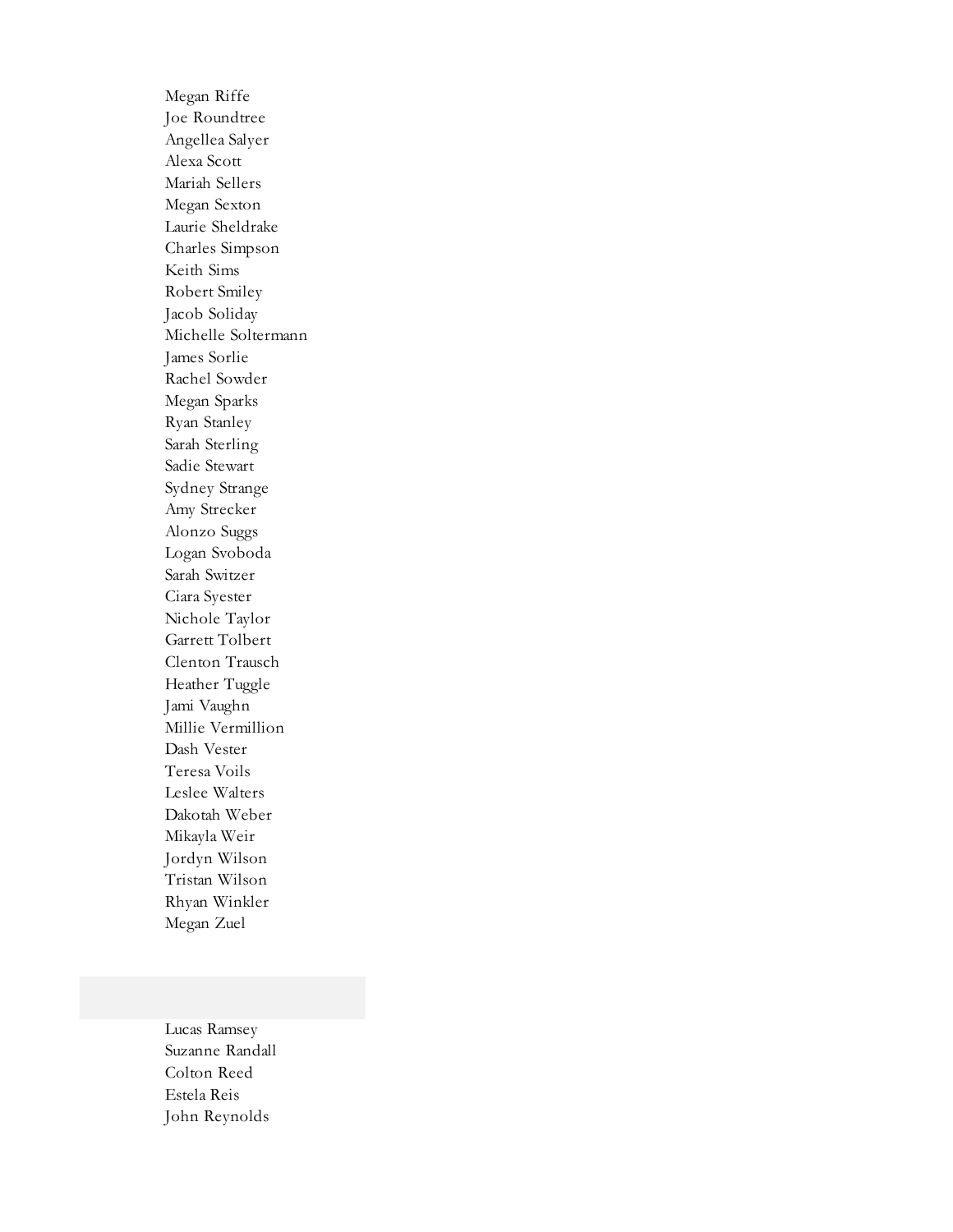Shakayla Rhymes Lana Richardson Susan Roberts Kyley Rockwell Daniela Rodriguez Leonard Rogers Ashley Rollins Ixmucane Rosa Danielle Roytan Mina Saad Christopher Sabie Ivan Sahagun Shawn Saladin Alexis Savage Alec Schuch Heather Scott Alivia Scurek Glenda Silpot Erma Simmons Andrew Sliz Samantha Smee Aubrey Stegall Annamarie Stokum Bryan Stowers Chrissie Sullivan Nancy Surber Tanja Talevski Bryan Thomas Barbara Tinoco Stacey Tschida Brittany Tumbleson Schyler Utpatel Stephan Vantwoud Jessica Vasquez Celeste Vera Cameron Walker Timothy Warrick Kai Watkins Margaret Waugaman John Wendland Tyler Wherrett Nicholas Wilcox Susannah Williams Hannah Williamson Arionne Wilson Nicole Wood Garret Wood Paige Zander